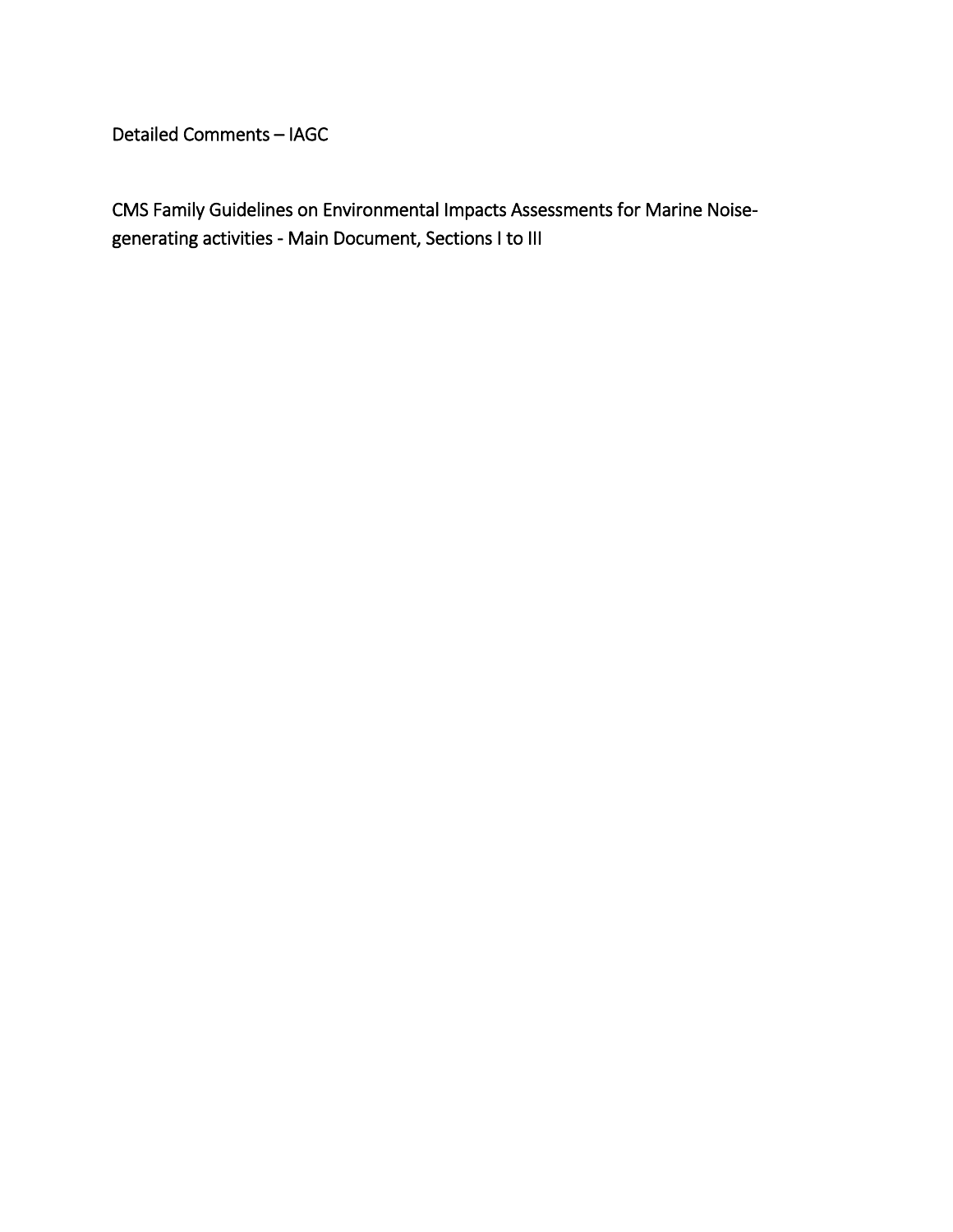| $\overline{\#}$ | Page #         | <b>Text from CMS</b>                                                                                           | <b>Comment</b>                                                                                                                                                                                                                                                                                                                                                                                                                                                                                          |
|-----------------|----------------|----------------------------------------------------------------------------------------------------------------|---------------------------------------------------------------------------------------------------------------------------------------------------------------------------------------------------------------------------------------------------------------------------------------------------------------------------------------------------------------------------------------------------------------------------------------------------------------------------------------------------------|
| $\overline{1}$  |                | Section I, sub-section 4, first<br>sentence                                                                    | Point considered irrelevant                                                                                                                                                                                                                                                                                                                                                                                                                                                                             |
| $\overline{2}$  | $\mathbf{1}$   | Section I, sub-section 5, first<br>sentence                                                                    | Use of doubling is misleading since sound<br>perception and the physical effects of sound<br>progress on a logarithmic scale. Doubling is a<br>barely noticeable difference. A ten-fold increase<br>would be more comparable to our ideas of<br>"doubling".                                                                                                                                                                                                                                             |
| 3               | $\mathbf{1}$   | Section I, sub-section 5, second<br>sentence; use of 'increase in<br>noise levels can be life-<br>threatening' | Conveys potential but undemonstrated effects as if<br>they were widely known and well demonstrated.                                                                                                                                                                                                                                                                                                                                                                                                     |
| $\overline{4}$  | $\mathbf{1}$   | Section I, sub-section 6, last<br>sentence                                                                     | This infers that sound generated by human activities<br>is somehow different from sound generated by<br>wind, waves, water, earthquakes, and other animals.<br>It is not.                                                                                                                                                                                                                                                                                                                               |
| 5               | 1              | Section I, sub-section 7, first<br>sentence                                                                    | Stated consequences only potentially occur under<br>very rare circumstances, e.g. military sonars used in<br>specific ways, and under extremely high levels of<br>exposure that are rare or absent from most<br>anthropogenic noise scenarios.                                                                                                                                                                                                                                                          |
| 6               | 1              | Section I, sub-section 7, last<br>sentence                                                                     | Statement ignores that these groups do not have the<br>same hearing range or sensitivities and in fact do not<br>even process sound energy in the same way.<br>Simply because a species can detect sound or<br>vibration does not mean that it can or does<br>experience TTS/PTS, masking or use sound to<br>detect mates, predators or prey.                                                                                                                                                           |
| $\overline{7}$  | $\overline{2}$ | Section II, sub-section 11, text<br>relating to 'Module D:<br>Decompression Stress'                            | This phenomenon remains controversial among<br>scientific experts and is not considered a realistic<br>effect of sound, including anthropogenic sound, at<br>this time. There are no diagnostic features to<br>determine if this effect has occurred and no<br>evidence that it is associated with sound directly,<br>though it may be a consequence of behavioural<br>responses to disturbance (not limited to noise related<br>disturbance) of deep divers. But even this is<br>unknown and disputed. |
| 8               | 3              | Section II, sub-section 12, first<br>sentence; use of 'The Weight of<br>evidence'                              | "Loaded" terminology. Adding "weight" to the<br>expression of evidence gives it more verbal impact<br>but does not change the evidence.                                                                                                                                                                                                                                                                                                                                                                 |
| 9               | 3              | Section II, sub-section 12, first<br>sentence; use of 'are fully<br>justified'                                 | Incorrectly infers that there is some level of<br>justification other than "fully".                                                                                                                                                                                                                                                                                                                                                                                                                     |
| 10              | 3              | Section II, sub-section 12,<br>second sentence; use of<br>'transparent EIAs'                                   | Question what is meant by transparent in the context<br>of EIAs where there is no alternative                                                                                                                                                                                                                                                                                                                                                                                                           |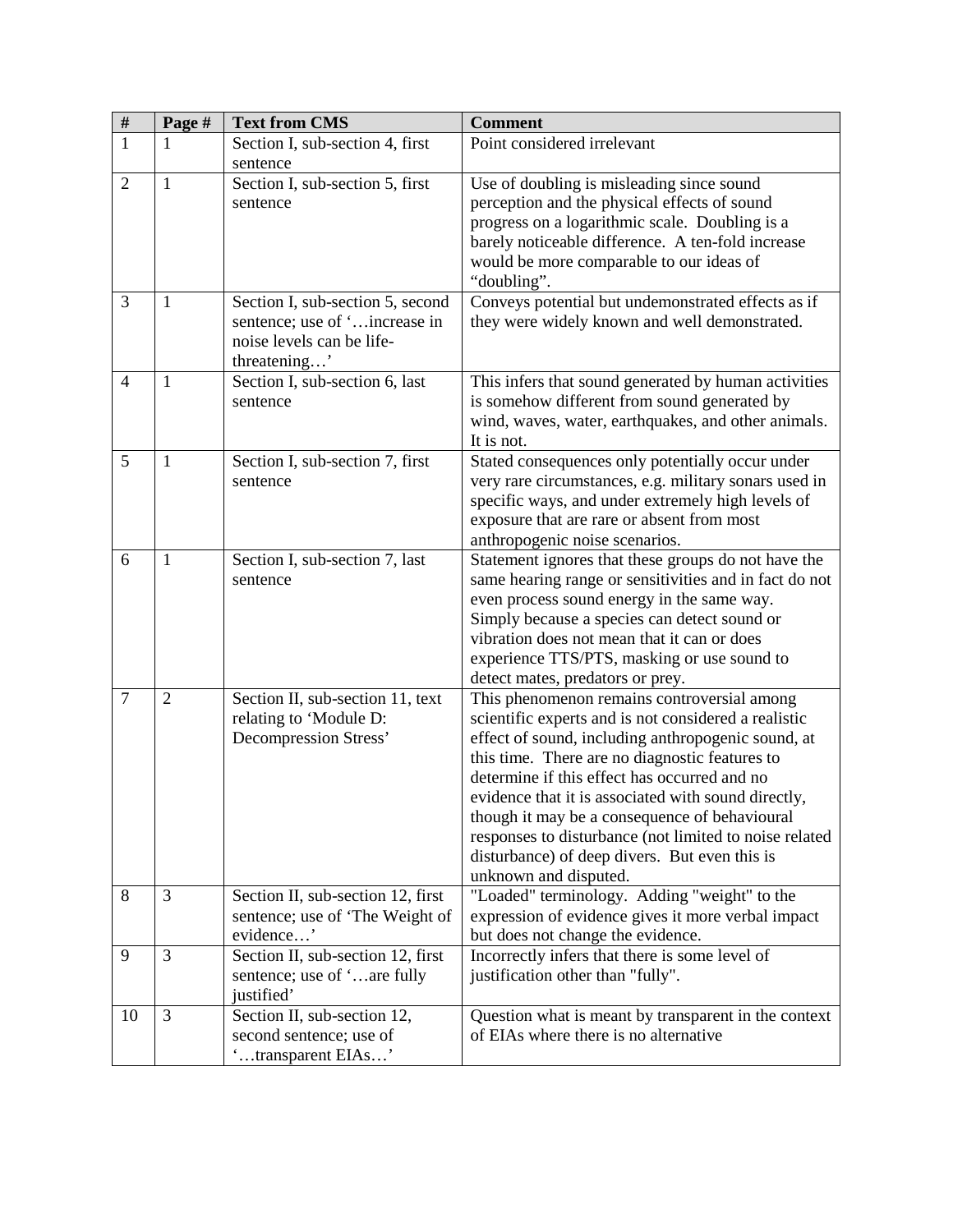| 11 | 3              | Section II, sub-section 12,<br>second sentence; use of 'are<br>required to assess' and<br>leading from earlier comment<br>regarding transparency | How exactly are they "required"? What is it that<br>makes the criteria of "full" and "transparent" a<br>requirement in one case but apparently not in others                                                                                                                                                                                                   |
|----|----------------|--------------------------------------------------------------------------------------------------------------------------------------------------|----------------------------------------------------------------------------------------------------------------------------------------------------------------------------------------------------------------------------------------------------------------------------------------------------------------------------------------------------------------|
| 12 | 3              | Section II, sub-section 12, last<br>sentence                                                                                                     | Question the demonstrated understanding of<br>propagation modelling and derivation of SEL cum of<br>current document                                                                                                                                                                                                                                           |
| 13 | 3              | Section III, sub-section 17,<br>second sentence                                                                                                  | Felt that the text isn't helpful in explaining when<br>any particular model should be used over another,<br>based on the variables identified                                                                                                                                                                                                                  |
| 14 | $\overline{4}$ | Section III, sub-section 18,<br>second sentence                                                                                                  | Intensity is the product of pressure and particle<br>motion. Most long range ocean acoustic<br>propagation models only model pressure. But all of<br>the near field seismic models are full waveform<br>models, and model both pressure and particle<br>motion.                                                                                                |
| 15 | $\overline{4}$ | Section III, sub-section 18,<br>third sentence                                                                                                   | Clarification that statement is true of some fish, not<br>all fish                                                                                                                                                                                                                                                                                             |
| 16 | $\overline{4}$ | Section III, sub-section 18, last<br>sentence; use of 'over-<br>ensonification'                                                                  | Question terminology                                                                                                                                                                                                                                                                                                                                           |
| 17 | $\overline{4}$ | Section III, sub-section 18, last<br>sentence                                                                                                    | Frequency is unrelated to barotrauma                                                                                                                                                                                                                                                                                                                           |
| 18 | $\overline{4}$ | Section III, sub-section 18, last<br>sentence                                                                                                    | Barotrauma injury does not arise from sound, but<br>from supersonic acceleration and movement of the<br>surrounding medium, as in an explosion. Sources<br>like compressed air seismic sources produce sound<br>by bubble expansion and the bubble expansion<br>never exceeds the speed of sound, so these sources<br>are not capable of producing barotrauma. |
| 18 | $\overline{4}$ | Section III, sub-section 20, last<br>sentence; use of 'fully<br>disclosed'                                                                       | Hyperbole. 'Disclosure' should be sufficient.                                                                                                                                                                                                                                                                                                                  |
| 19 | $\overline{4}$ | Section III, sub-section 21,                                                                                                                     | Statement incorrect. SPL and SEL are two different<br>metrics.                                                                                                                                                                                                                                                                                                 |
| 20 | $\overline{4}$ | Section III, sub-section 22                                                                                                                      | There are multiple errors in this paragraph. Not all<br>fish and invertebrates detect only particle motion.<br>The difference has nothing to do with "a tympanic<br>mechanism" and the NOAA guidance uses both<br>SEL and SPL criteria, clearly states that its criteria<br>contain multiple uncertainties.                                                    |
| 21 | $\overline{4}$ | Section III, sub-section 23                                                                                                                      | This is a gross oversimplification of what SELcum<br>is and does. SELcum has many drawbacks and<br>deficiencies, including determination of recovery<br>periods for intermittent sounds, thresholds of<br>effective quiet at which continuous SELcum poses<br>no risk, and other issues.                                                                       |
| 22 | $\overline{4}$ | Section III, sub-section 24, first<br>sentence                                                                                                   | References needed to back statement up                                                                                                                                                                                                                                                                                                                         |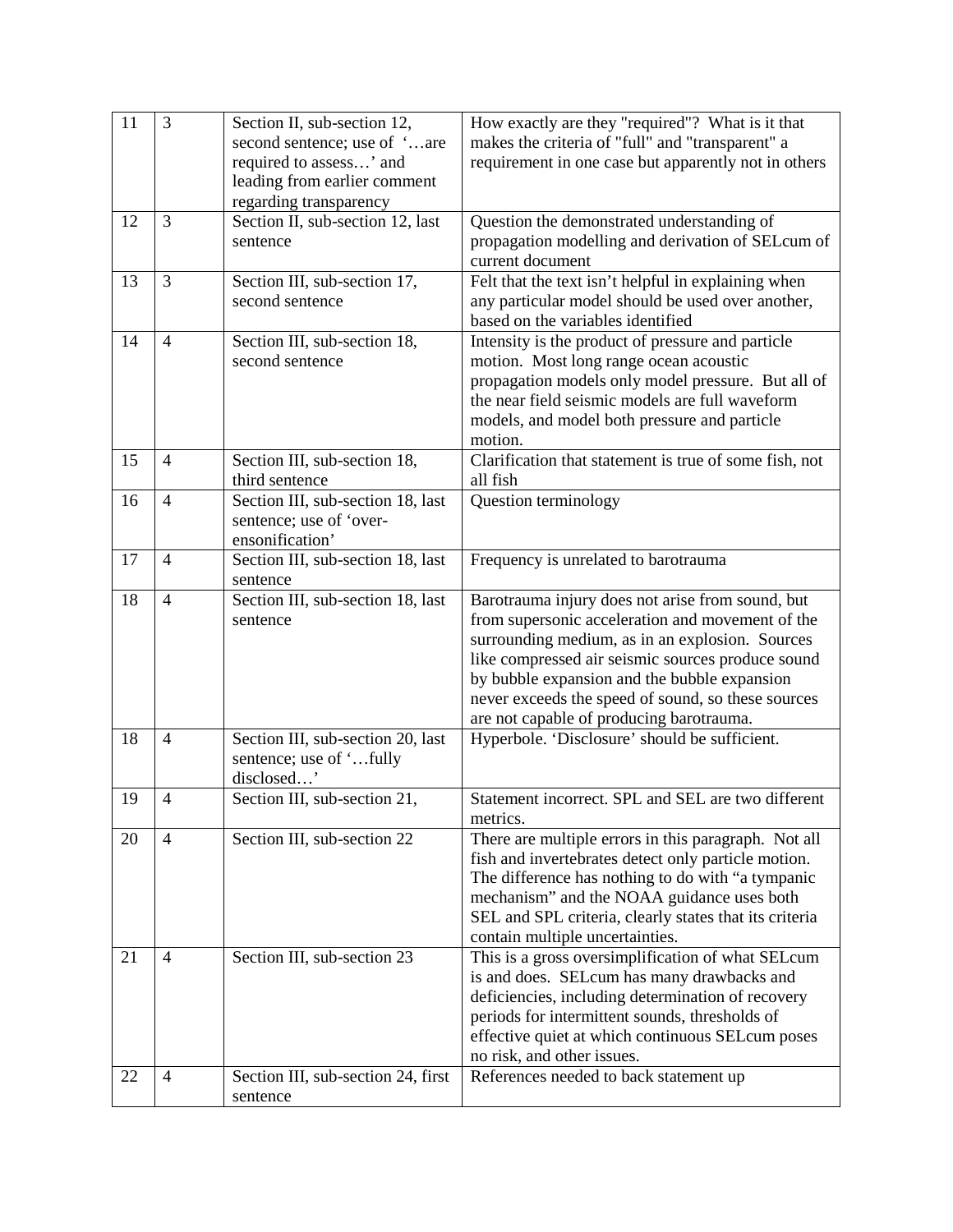| 23 | $\overline{4}$ | Section III, sub-section 24,<br>bullet-point a                                                                 | Frequency-dependent sensitivity has nothing to do<br>with SELcum                                                                                                                                                                                                                              |
|----|----------------|----------------------------------------------------------------------------------------------------------------|-----------------------------------------------------------------------------------------------------------------------------------------------------------------------------------------------------------------------------------------------------------------------------------------------|
| 24 | $\overline{4}$ | Section III, sub-section 24,<br>bullet-point b                                                                 | That is correct, because hearing recovers between<br>sound exposures, making SELcum a largely useless<br>metric for assessing effects of long term chronic<br>effects of sound.                                                                                                               |
| 25 | $\overline{4}$ | Section III, sub-section 24,<br>bullet-point c, sentence reading<br>duration with the same<br>duration SELcum' | Second use of the word duration believed to be in<br>error                                                                                                                                                                                                                                    |
| 26 | $\overline{4}$ | Section III, sub-section 24,<br>bullet-point e                                                                 | As item 24.                                                                                                                                                                                                                                                                                   |
| 27 | $\overline{4}$ | Section III, sub-section 24,<br>bullet-point f                                                                 | It may or it may not have a cumulative effect, or it<br>may actually have a counter-acting effect or it may<br>have a multiplicative rather than additive effect. It is<br>something that requires data and evidence before<br>making decisions.                                              |
| 28 | $\overline{4}$ | Section III, sub-section 25,<br>second sentence                                                                | Contradicts earlier statement about SEL and<br>intensity and is also wrong.                                                                                                                                                                                                                   |
| 29 | $\overline{4}$ | Section III, sub-section 25,<br>second sentence; statement<br>regarding pulsive or non-<br>pulsive sounds      | Wrong. Both pulsive and non-impulse sounds are<br>scaled to a time metric in SEL.                                                                                                                                                                                                             |
| 30 | $\overline{4}$ | Section III, sub-section 25, last<br>sentence                                                                  | Measures like dB peak or dB rms typically refer to<br>pressure, since microphones and hydrophones only<br>detect the pressure component of a signal. At close<br>range pressure and intensity are assumed to scale<br>proportionally, but they are two different measures<br>of sound energy. |
| 31 | $\overline{4}$ | Section III, sub-section 26                                                                                    | Fast rise time has nothing to do with SEL and there<br>is no evidence that the threshold shift due to a<br>pulsive source is any different than for a tonal<br>source.                                                                                                                        |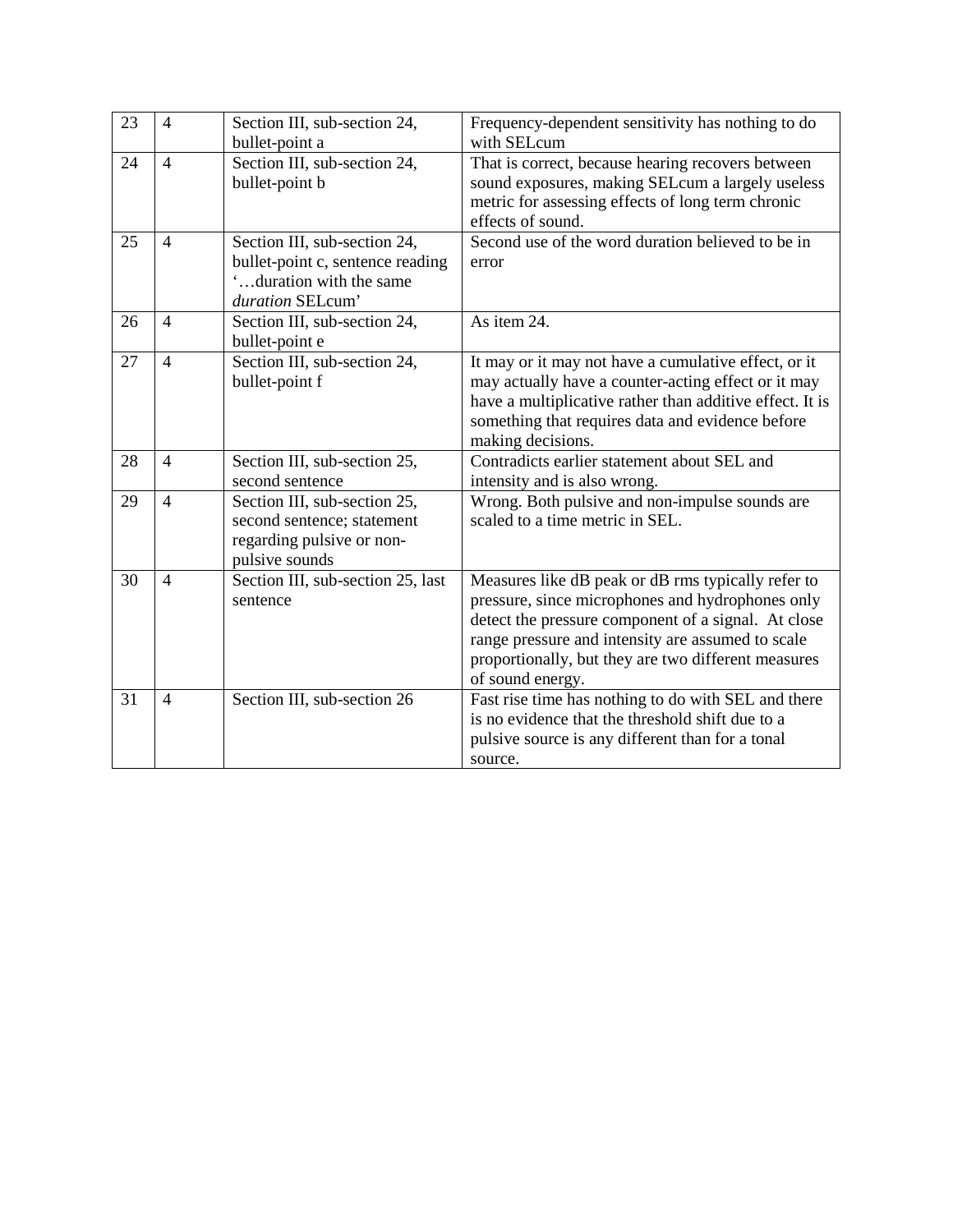CMS Family Guidelines on Environmental Impacts Assessments for Marine Noisegenerating activities – Main Document, Section VI; EIA Guidelines for Seismic Surveys (Air Gun and Alternative Technologies)

| $\#$ | Page # | <b>Text from CMS</b>                                                                                                                     | <b>Comment</b>                                                                                                                                                                                                                                                                                                                                                                                                                                                                                                                                                                                                                                                                                                                                                                                                                                                                                                                                                                                                                                                                                                                                                                                            |
|------|--------|------------------------------------------------------------------------------------------------------------------------------------------|-----------------------------------------------------------------------------------------------------------------------------------------------------------------------------------------------------------------------------------------------------------------------------------------------------------------------------------------------------------------------------------------------------------------------------------------------------------------------------------------------------------------------------------------------------------------------------------------------------------------------------------------------------------------------------------------------------------------------------------------------------------------------------------------------------------------------------------------------------------------------------------------------------------------------------------------------------------------------------------------------------------------------------------------------------------------------------------------------------------------------------------------------------------------------------------------------------------|
| 32   | 9      | Section VI, sub-section 31,<br>table section 1 'Description of<br>Area', last sentence                                                   | Impossible to gauge whether wells 'may' breach                                                                                                                                                                                                                                                                                                                                                                                                                                                                                                                                                                                                                                                                                                                                                                                                                                                                                                                                                                                                                                                                                                                                                            |
| 33   | 9      | Section VI, sub-section 31,<br>table section 2 'Description of<br>the Equipment & Activity',<br>second bullet-point, item d. v.          | Question whether this means a source level model?                                                                                                                                                                                                                                                                                                                                                                                                                                                                                                                                                                                                                                                                                                                                                                                                                                                                                                                                                                                                                                                                                                                                                         |
| 34   | 9      | Section VI, sub-section 31,<br>table section 2 'Description of<br>the Equipment & Activity',<br>second bullet-point, item d. vii<br>to x | Question relevance of these items in terms of<br>impact, since the streamers are passive listening<br>equipment                                                                                                                                                                                                                                                                                                                                                                                                                                                                                                                                                                                                                                                                                                                                                                                                                                                                                                                                                                                                                                                                                           |
| 35   | 9      | Section VI, sub-section 31,<br>table section 5 'Mitigation $&$<br>Monitoring Plans'                                                      | These and other aspects of the environment not<br>under the sole control of the action proponent<br>should not be the responsibility of the applicant.<br>Only the regulator can know details of who else<br>might be working in the area and what they are<br>doing, whereas the applicant may not be able to<br>access the information of competitors working in<br>the same area, military exercises, fishing, etc.<br>Furthermore, the knowledge of what animals are<br>present and in what numbers is the responsibility of<br>the resource management agency and not the<br>applicant. If every ocean user was required to<br>generate these data then there would be large<br>amounts of money spent on duplicative information<br>by fisheries, offshore wind farms, shipping<br>companies, as well as geophysical and energy<br>companies. If one ocean user is burdened with<br>acquiring data used by others then that unfairly<br>penalizes one socioeconomic sector relative to<br>others. That is why the provision of accurate, up to<br>date environmental information is the responsibility<br>of the resource management authority for the<br>governing national or international body. |

CMS Family Guidelines on Environmental Impacts Assessments for Marine Noisegenerating activities – Technical Support Information to the CMS Family Guidelines on Environmental Impact Assessments for Noise-generating Activities

|  | Page # Text from CMS       | Comment                                                                                         |
|--|----------------------------|-------------------------------------------------------------------------------------------------|
|  | Module A, Sub-section A.2. | Feel this section should be in the hearing modelling<br>section, not the ocean physics section. |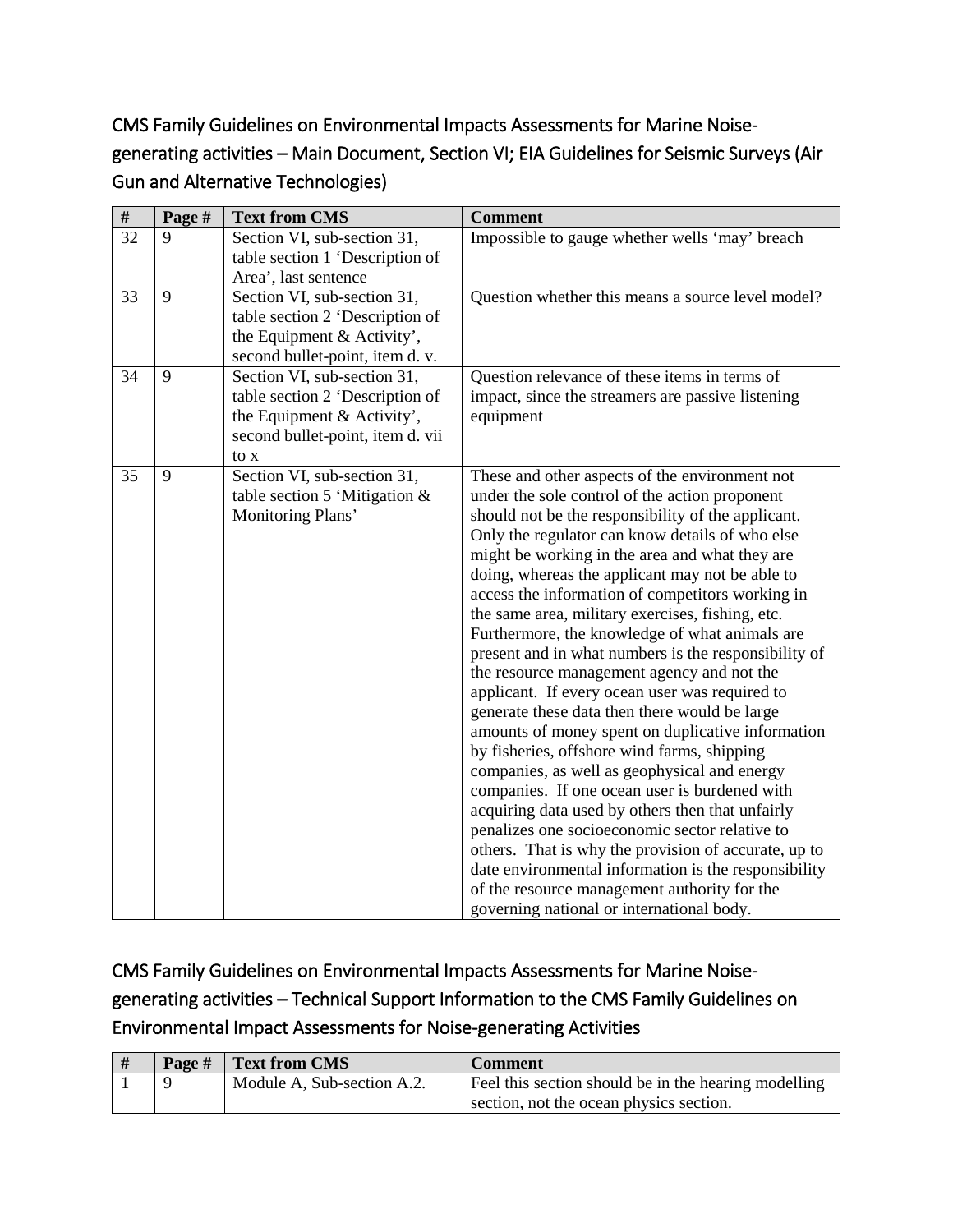| $\overline{2}$ | 9  | Module A, Sub-section A.2.1.,<br>paragraph 1.                                                                | Factually incorrect.                                                                                                                                                                                                                                                                                                                                                                                                                                    |
|----------------|----|--------------------------------------------------------------------------------------------------------------|---------------------------------------------------------------------------------------------------------------------------------------------------------------------------------------------------------------------------------------------------------------------------------------------------------------------------------------------------------------------------------------------------------------------------------------------------------|
| 3              | 9  | Module A, Sub-section A.2.1.,<br>paragraph 2.                                                                | Contains factual errors.                                                                                                                                                                                                                                                                                                                                                                                                                                |
| $\overline{4}$ | 9  | Module A, Sub-section A.2.1.,<br>paragraph 2, last sentence.                                                 | Factually incorrect.                                                                                                                                                                                                                                                                                                                                                                                                                                    |
| 5              | 9  | Module A, Sub-section A.2.1.,<br>paragraph 3.                                                                | Lack of references to support statement.                                                                                                                                                                                                                                                                                                                                                                                                                |
| 6              | 9  | Module A, Sub-section A.2.1.,<br>paragraph 4, 3 <sup>rd</sup> sentence                                       | Incorrect and indicative of an incomplete and<br>incorrect understanding of the physics of sound                                                                                                                                                                                                                                                                                                                                                        |
| $\overline{7}$ | 9  | Module A, Sub-section A.2.1.,<br>paragraph 4, last sentence,<br>ending 'depending'.                          | Query on what the statement depends.                                                                                                                                                                                                                                                                                                                                                                                                                    |
| 8              | 9  | Module A, Sub-section A.2.2.,<br>second bullet-point                                                         | The opposite is true due to hearing recovery<br>between pulses.                                                                                                                                                                                                                                                                                                                                                                                         |
| 9              | 9  | Module A, Sub-section A.2.2.,<br>fifth bullet-point                                                          | Reference required.                                                                                                                                                                                                                                                                                                                                                                                                                                     |
| 10             | 10 | Module A, Sub-section A.2.2.,<br>last bullet-point                                                           | Not clear what this has to do with EEH, SEL.                                                                                                                                                                                                                                                                                                                                                                                                            |
| 11             | 10 | Module A, Sub-section A.3.                                                                                   | Doesn't really help the applicant at all: where are<br>they to get this modelling, how do they tell if it is<br>'expert' or not? This chapter is not useful for<br>helping construct an EIA.                                                                                                                                                                                                                                                            |
| 12             | 10 | Module A, Sub-section A.3.,<br>first paragraph                                                               | Factually incorrect, and rise time has nothing to do<br>with SEL-based metrics.                                                                                                                                                                                                                                                                                                                                                                         |
| 13             | 11 | Module B., overarching<br>comment                                                                            | General impression that this section lacks<br>substantive content, makes unsupported assertions,<br>and does not help the reader at all.                                                                                                                                                                                                                                                                                                                |
| 14             | 11 | Module B, paragraph 3, last<br>sentence                                                                      | Unsubstantiated assertion.                                                                                                                                                                                                                                                                                                                                                                                                                              |
| 15             | 13 | Module B, Sub-section B.1.1.,<br>paragraph 1                                                                 | There are literally hundreds of references on this<br>topic for these species. The results are far more<br>mixed than characterized here, with many instances<br>of no response, or even approach to sound sources.<br>Citations for TTS include only two references for<br>one species, when there are many more references<br>for many more species. An incomplete analysis full<br>of unsupported foregone political, not scientific<br>conclusions. |
| 16             | 13 | Module B, Sub-section B.1.1.,<br>paragraph 3, last sentence                                                  | Speculation. Masking was not demonstrated.                                                                                                                                                                                                                                                                                                                                                                                                              |
| 17             | 13 | Module B, Sub-section B.1.1.,<br>paragraph 4, first sentence, use<br>of 'Spatial displacement can<br>cause'. | And it can NOT cause these things, and in fact more<br>often does NOT cause the hypothesized effects than<br>it does.                                                                                                                                                                                                                                                                                                                                   |
| 18             | 13 | Module B, Sub-section B.1.2.,<br>paragraph 1, first sentence                                                 | Further references recommended, considering size<br>of group of species considered and variation among<br>feeding specializations.                                                                                                                                                                                                                                                                                                                      |
| 19             | 13 | Module B, Sub-section B.1.2.,<br>paragraph 1, second sentence                                                | Question validity of comment regarding<br>odontocetes only occurring in highly populated                                                                                                                                                                                                                                                                                                                                                                |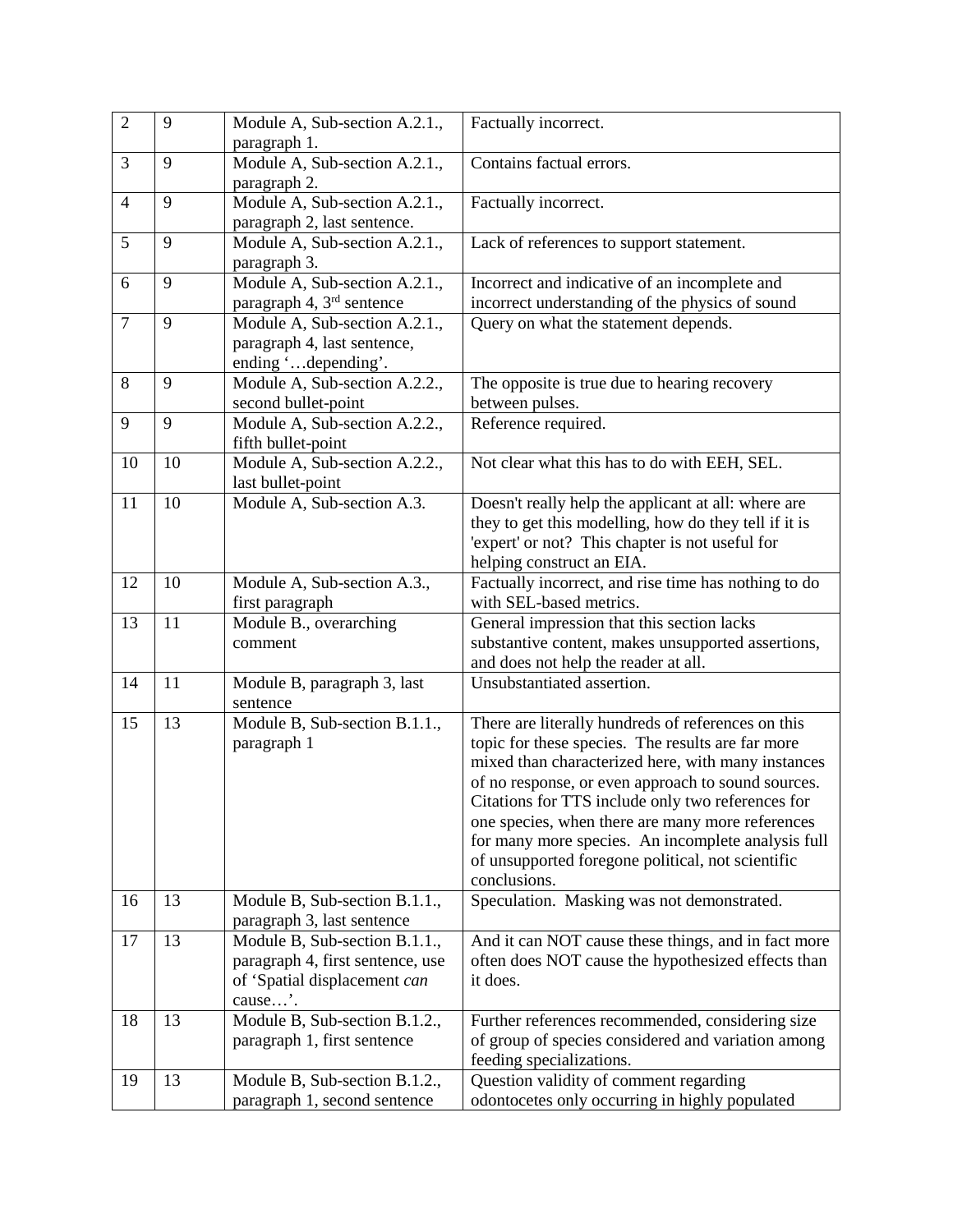|    |    |                                                                                                                                                     | coastal areas and those areas all being degraded.<br>Odontocetes also occur in areas with little to no<br>human population; locations that would not be                                                                                                                                     |
|----|----|-----------------------------------------------------------------------------------------------------------------------------------------------------|---------------------------------------------------------------------------------------------------------------------------------------------------------------------------------------------------------------------------------------------------------------------------------------------|
|    |    |                                                                                                                                                     | characterised as "degraded".                                                                                                                                                                                                                                                                |
| 20 | 13 | Module B, Sub-section B.1.2.,<br>paragraph 1, second sentence,<br>use of 'are in the process of<br>being fragmented'.                               | Unsupported assertion.                                                                                                                                                                                                                                                                      |
| 21 | 13 | Module B, Sub-section B.1.2.,<br>paragraph 1, second sentence,<br>use of 'will be disturbed by<br>the introduction of noise'.                       | Unscientific and unbounded speculation and over-<br>generalization.                                                                                                                                                                                                                         |
| 22 | 13 | Module B, Sub-section B.1.2.,<br>paragraph 1, third sentence                                                                                        | Query how we recognize this benchmark? When do<br>we have "enough" population data to assess the<br>amount of "suboptimal habitat" needed to "perform<br>the biological tasks" that "will be disturbed by the<br>introduction of noise?                                                     |
| 23 | 13 | Module B, Sub-section B.1.2.,<br>paragraph 1, eighth sentence,<br>use of 'They therefore may<br>be more vulnerable to<br>population level impacts'. | Reference required.                                                                                                                                                                                                                                                                         |
| 24 | 13 | Module B, Sub-section B.1.2.,<br>paragraph 1, eighth sentence                                                                                       | Further explanation needed.                                                                                                                                                                                                                                                                 |
| 25 | 14 | Module B, Sub-section B.1.2.,<br>paragraph 1, penultimate and<br>last sentences.                                                                    | Felt that examples are random, and that they may<br>not be relevant for a given site and activity, mixed<br>with hypothetical scenarios unsupported by<br>evidence or references sense.                                                                                                     |
| 26 | 14 | Module B, Sub-section B.1.3.,<br>Table 2.                                                                                                           | There are no units in this table, weighting is not<br>considered, and the method by which SELcum is<br>calculated is not provided. NOAA offers several<br>options but does not provide a single numerical<br>threshold as this table implies.                                               |
| 27 | 14 | Module B, Sub-section B.1.3.,<br>paragraph 5, second sentence                                                                                       | Reference required.                                                                                                                                                                                                                                                                         |
| 28 | 14 | Module B, Sub-section B.1.3.,<br>paragraph 5, last sentence                                                                                         | Hypothetical, not supported by follow-up testing<br>data and thus not appropriate as a regulatory<br>benchmark.                                                                                                                                                                             |
| 29 | 14 | Module B, Sub-section B.1.3.,<br>paragraph 6                                                                                                        | Note that while the onset for behavioural responses<br>CAN occur at large distances, it may also not occur.<br>It will be entirely context dependent, and vary with<br>species and individuals. Statement is not placed in<br>context of what that means for individuals or<br>populations. |
| 30 | 14 | Module B, Sub-section B.1.4.,<br>paragraph 1, third sentence                                                                                        | How can decision makers adopt a "stricter position"<br>on population structure if it is unknown? What is<br>the default?                                                                                                                                                                    |
| 31 | 14 | Module B, Sub-section B.1.4.,<br>paragraph $1, 4th$ sentence                                                                                        | Contrary to the statement made, IAGC notes that<br>this is done constantly, and by implication this<br>document is recommending that it be done as well                                                                                                                                     |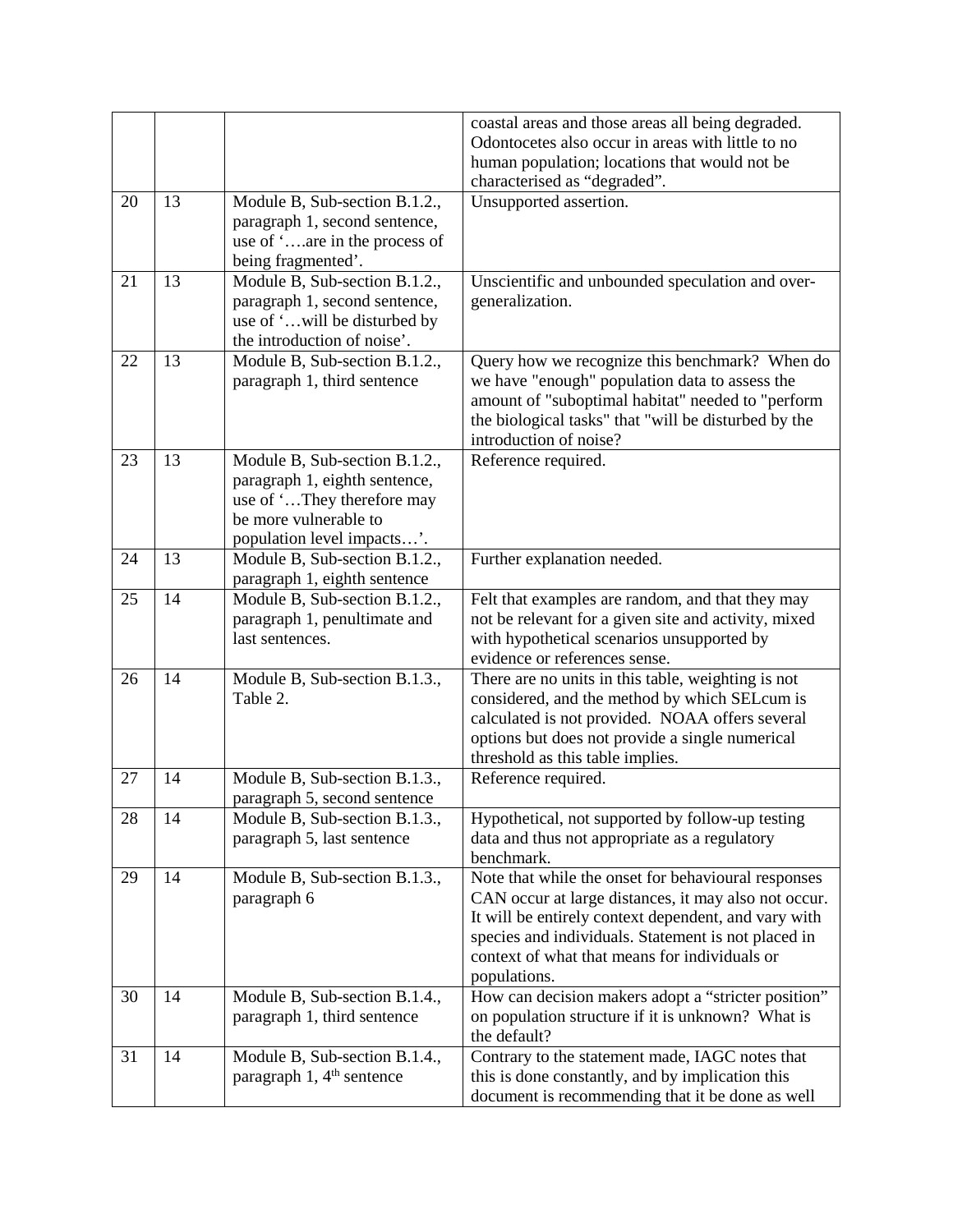|    |    |                                                                             | in a required EIA whether this information is<br>available or not.                                                                                                                                                                                                                                                                                                                                                                                                                                                                                                                                   |
|----|----|-----------------------------------------------------------------------------|------------------------------------------------------------------------------------------------------------------------------------------------------------------------------------------------------------------------------------------------------------------------------------------------------------------------------------------------------------------------------------------------------------------------------------------------------------------------------------------------------------------------------------------------------------------------------------------------------|
| 32 | 14 | Module B, Sub-section B.1.4.,                                               | Unrealistic, impractical and impossible to                                                                                                                                                                                                                                                                                                                                                                                                                                                                                                                                                           |
|    |    | last sentence                                                               | implement.                                                                                                                                                                                                                                                                                                                                                                                                                                                                                                                                                                                           |
| 33 | 16 | Module B, Sub-section B.2.1.,<br>paragraph 1, second and third<br>sentences | All of these cited reference were speculative<br>inferences about consequences based on observed<br>effects that were very different and much more<br>limited in their scope. In the case of Goold and<br>some others, even the sound exposure is unknown,<br>and is inferred by questionable methods like<br>assumptions about the (unmeasured) source level<br>and (unknown) propagation loss.                                                                                                                                                                                                     |
| 34 | 16 | Module B, Sub-section B.2.1.,<br>paragraph 3, first sentence                | This is a commonly expressed political philosophy<br>that is not only unscientific, but anti-science.<br>Science assumes no effect until there is evidence to<br>the contrary. The "absence of evidence is not<br>evidence of absence" is an open door to speculations<br>that cannot be falsified; including the assumption<br>that a sound source MUST be causing some sort of<br>problem even though none has yet been found.                                                                                                                                                                     |
| 35 | 17 | Module B, Sub-section B.2.2.,<br>paragraph 2, last sentence                 | The review is incomplete for such a complex topic,<br>and therefore of limited use to readers/decision<br>makers.                                                                                                                                                                                                                                                                                                                                                                                                                                                                                    |
| 36 | 17 | Module B, Sub-section B.2.3.,<br>paragraph 2                                | This essentially means that people cannot use the<br>tables 2 and 3 unless they weight the received<br>signal, which the review has not helped them be<br>able to do.                                                                                                                                                                                                                                                                                                                                                                                                                                |
| 37 | 17 | Module B, Sub-section B.2.3.,<br>last sentence                              | Statement not helpful. Obviously all behavior<br>occurs within a context and that context influences<br>the behavior. This truism is only helpful if you can<br>supply some specific context metrics, like effect of<br>water depth, effect of state of health, effect of<br>gender, age etc.                                                                                                                                                                                                                                                                                                        |
| 38 | 17 | Module B, Sub-section B.2.4.,<br>paragraph 2, third sentence                | Are there any references to suggest such?                                                                                                                                                                                                                                                                                                                                                                                                                                                                                                                                                            |
| 39 | 19 | Module B, Sub-section B.3.1.,<br>paragraph 1, first sentence                | References cited are only a fraction and not the best<br>references (eg references for Bahamas and<br>Mediterranean strandings). Gas emboli are an<br>hypothesized factor that have not yet been<br>convincingly demonstrated or widely agreed to by<br>the expert community. Even the original authors of<br>the hypothesis, Fernandez and Jepson, have<br>conceded that the presence of gas emboli are not<br>diagnostic of sonar-related strandings, but are a<br>general phenomenon in both live healthy animals<br>and animals that have stranded for known, non-<br>acoustics related reasons. |
| 40 | 19 | Module B, Sub-section B.3.1.,<br>paragraph 1, second sentence               | IAGC believes that the statement from the given<br>reference is not being presented accurately.                                                                                                                                                                                                                                                                                                                                                                                                                                                                                                      |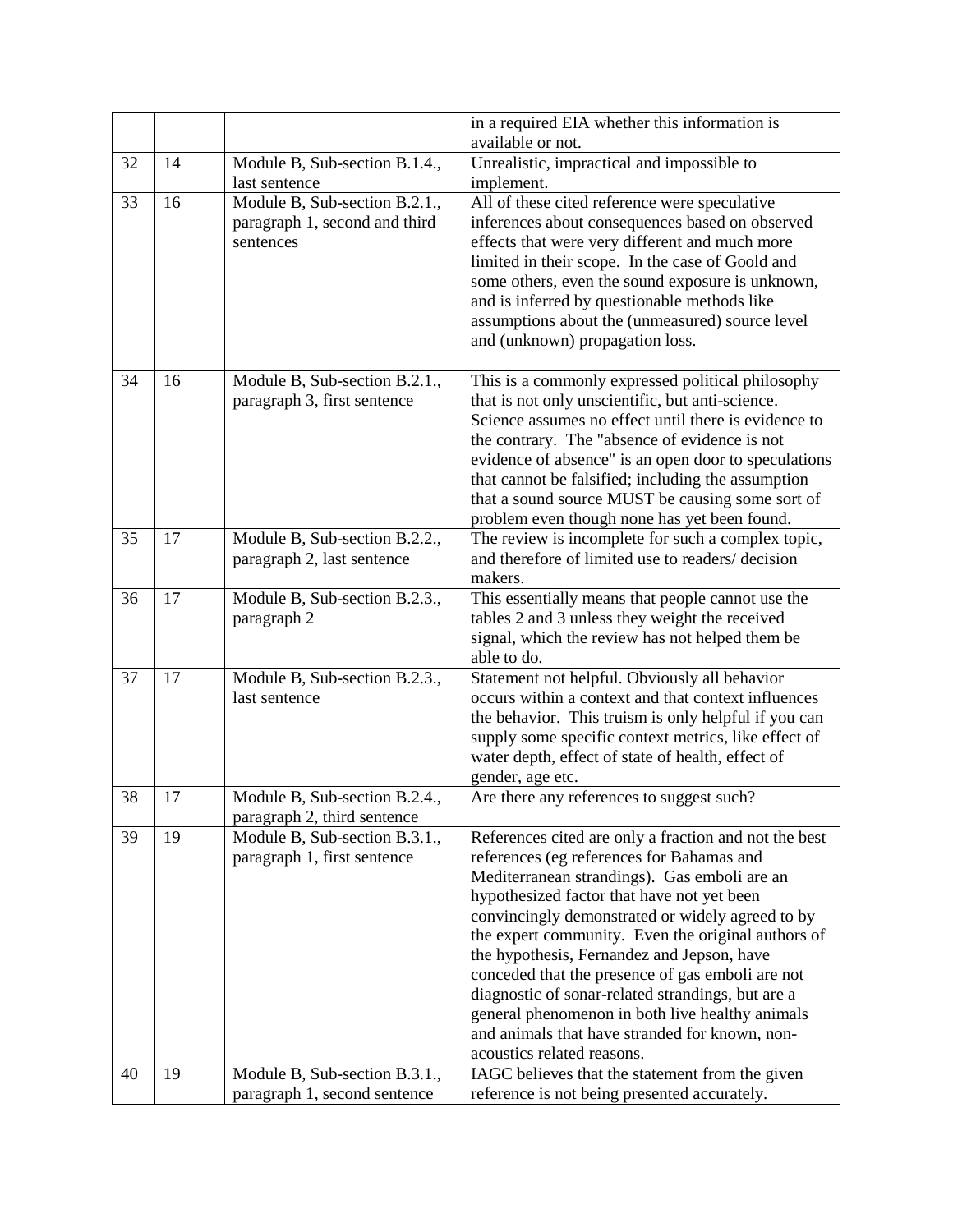| 41 | 19 | Module B, Sub-section B.3.1.,<br>paragraph 1, fourth sentence                                                 | Unwarranted speculation without evidence. It is<br>much more plausible that the unique features of the<br>sonar and how it is used (ship movements) create a<br>unique response confined to these unique deep-<br>diving species (beaked whales), and has not been<br>seen for other species or other sound sources.<br>Irresponsible and poorly supported speculation has<br>no place in a risk assessment process that is<br>supposed to be based on best available scientific<br>information widely accepted by the expert<br>community.                                                                                                                                                                                                        |
|----|----|---------------------------------------------------------------------------------------------------------------|----------------------------------------------------------------------------------------------------------------------------------------------------------------------------------------------------------------------------------------------------------------------------------------------------------------------------------------------------------------------------------------------------------------------------------------------------------------------------------------------------------------------------------------------------------------------------------------------------------------------------------------------------------------------------------------------------------------------------------------------------|
| 42 | 19 | Module B, Sub-section B.3.1.,<br>paragraph 3, second sentence.                                                | Reference required                                                                                                                                                                                                                                                                                                                                                                                                                                                                                                                                                                                                                                                                                                                                 |
| 43 | 19 | Module B, Sub-section B.3.1.,<br>paragraph 3, third sentence                                                  | We have no information about how much<br>populations of beaked whales may differ in their<br>age-sex composition, or whether there may be<br>separate areas used by breeding adults and non-<br>breeding juveniles and adults, with or without<br>segregation by gender or age. There are certainly<br>many examples of such population segregation<br>within the marine and terrestrial mammals.                                                                                                                                                                                                                                                                                                                                                  |
| 44 | 19 | Module B, Sub-section B.3.1.,<br>paragraph 3, last sentence                                                   | Reference required                                                                                                                                                                                                                                                                                                                                                                                                                                                                                                                                                                                                                                                                                                                                 |
| 45 | 20 | Module B, Sub-section B.3.2.,<br>paragraph 1, third sentence,<br>reference made to 'underwater<br>explosions' | IAGC is unaware of any beaked whale strandings<br>due to underwater explosions. Reference required.                                                                                                                                                                                                                                                                                                                                                                                                                                                                                                                                                                                                                                                |
| 46 | 20 | Module B, Sub-section B.3.2.,<br>paragraph 2                                                                  | This conclusion is false, since the beaked whale<br>strandings have only occurred in proximity to a<br>certain type of military sonar, and though this<br>coincidence has occurred many times repeatedly, no<br>such coincidence has been found for any other<br>human sound source, including pile driving,<br>shipping and seismic surveys. Extension of sonar-<br>related beaked whale observations to other sound<br>sources in the absence of supporting data is not only<br>irresponsible, but runs counter to the actual<br>available data showing no such connection over<br>time spans and numbers of events equal to or<br>exceeding the span of time in which multiple sonar-<br>related strandings have been repeatedly<br>documented. |
| 47 | 20 | Module B, Sub-section B.3.3.,<br>paragraph 4, last sentence                                                   | Unsupported by evidence and impracticable.                                                                                                                                                                                                                                                                                                                                                                                                                                                                                                                                                                                                                                                                                                         |
| 48 | 21 | Module B, Sub-section B.3.4.,<br>paragraph 4                                                                  | Who is responsible for the deployment of sensors?<br>Onus should be on the national resource regulator to<br>implement general ocean noise monitoring<br>strategies where appropriate. Geophysical surveys<br>are not the only contributors to the soundscape and<br>should not be made financially responsible for                                                                                                                                                                                                                                                                                                                                                                                                                                |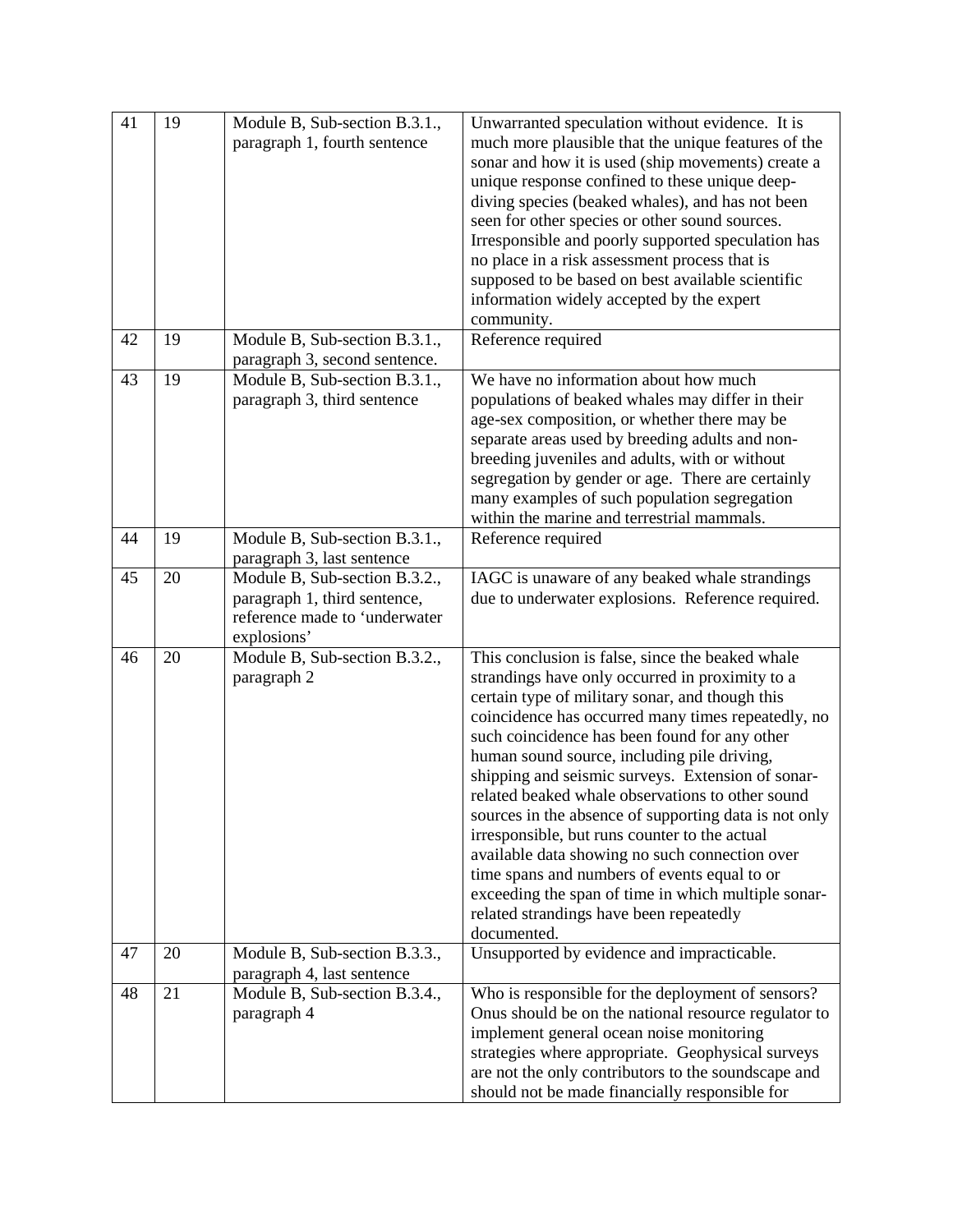|    |    |                                            | national or international management of resources                |
|----|----|--------------------------------------------|------------------------------------------------------------------|
|    |    |                                            | potentially impacted by a variety of human                       |
|    |    |                                            | activities.                                                      |
| 49 | 21 | Module B, Sub-section B.3.4.               | What types of PAM sensors are needed for beaked                  |
|    |    |                                            | whales? How good are current automated detectors                 |
|    |    |                                            | and where would an applicant find these? What                    |
|    |    |                                            | would the acoustic criteria be for initiating                    |
|    |    |                                            | mitigations?                                                     |
| 50 | 22 | Module B, Sub-section B.4,                 | If all of these lists of sources of concern are the              |
|    |    | overarching comment                        | same for all species and includes every class of                 |
|    |    |                                            | anthropogenic sound then what is the point of even               |
|    |    |                                            | providing such lists?                                            |
|    |    |                                            | Ditto for the "related CMS agreements" which                     |
|    |    |                                            | appears to be the same list used over and over with              |
|    |    |                                            | only a few trivial additions or deletions for any                |
|    |    |                                            | circumstance.                                                    |
|    |    |                                            | Where there are instances of one treaty being                    |
|    |    |                                            | omitted or one sound source being omitted, the                   |
|    |    |                                            | omissions make no sense. Why should small                        |
|    |    |                                            | nearshore cetaceans in Africa not be affected while              |
|    |    |                                            | they are apparently affected everywhere else? Why                |
|    |    |                                            | is vessel traffic under 100 tonnes not of concern for            |
|    |    |                                            | some groups of animals but is for others? The                    |
|    |    |                                            | whole process seems arbitrary and capricious. How                |
|    |    |                                            | were these choices made?                                         |
| 51 | 22 | Module B, Sub-section B.4.1.,              | Use of a secondary reference. Original references                |
|    |    | paragraph 1, second sentence               | for mysticete hearing should be used. Speculation                |
|    |    |                                            | about hearing to 7 Hz is unsupported by anatomical               |
|    |    |                                            | or behavioral data. Presence of sound in                         |
|    |    |                                            | vocalizations outside of the animal's hearing range              |
|    |    |                                            | are common, so vocal frequency range is not a                    |
| 52 |    |                                            | perfect predictor of hearing.                                    |
|    | 22 | Module B, Sub-section B.4.1.,              | Further use of secondary references, documenting                 |
|    |    | paragraph 1, fourth sentence               | speculative effects and not necessarily demonstrated<br>effects. |
| 53 | 22 | Module B, Sub-section B.4.1.,              | Superlatives should be omitted. This reference has               |
|    |    | paragraph 2, second sentence,              | variously been referred to as "suggestive", strong               |
|    |    | use of 'strong evidence'                   | and weak. The reference should speak for itself; a               |
|    |    |                                            | sample of one, providing data of reduced stress                  |
|    |    |                                            | hormone titres during a time of reduced shipping                 |
|    |    |                                            | noise (and shipping traffic), possibly indicating an             |
|    |    |                                            | effect of shipping noise on stress hormone levels.               |
|    |    |                                            | This is not "Strong" evidence of physiological                   |
|    |    |                                            | impacts from noise exposure, nor is it "weak", nor               |
|    |    |                                            | is it "suggestive". It is what it is and should not be           |
|    |    |                                            | used as a platform for inserting the reviewer's                  |
|    |    |                                            | opinions.                                                        |
| 54 | 23 | Module B, Sub-section B.4. $\overline{3,}$ | As with tables 2 and 3, units are missing, numbers               |
|    |    | Table 4                                    | do not match either the other tables or the original             |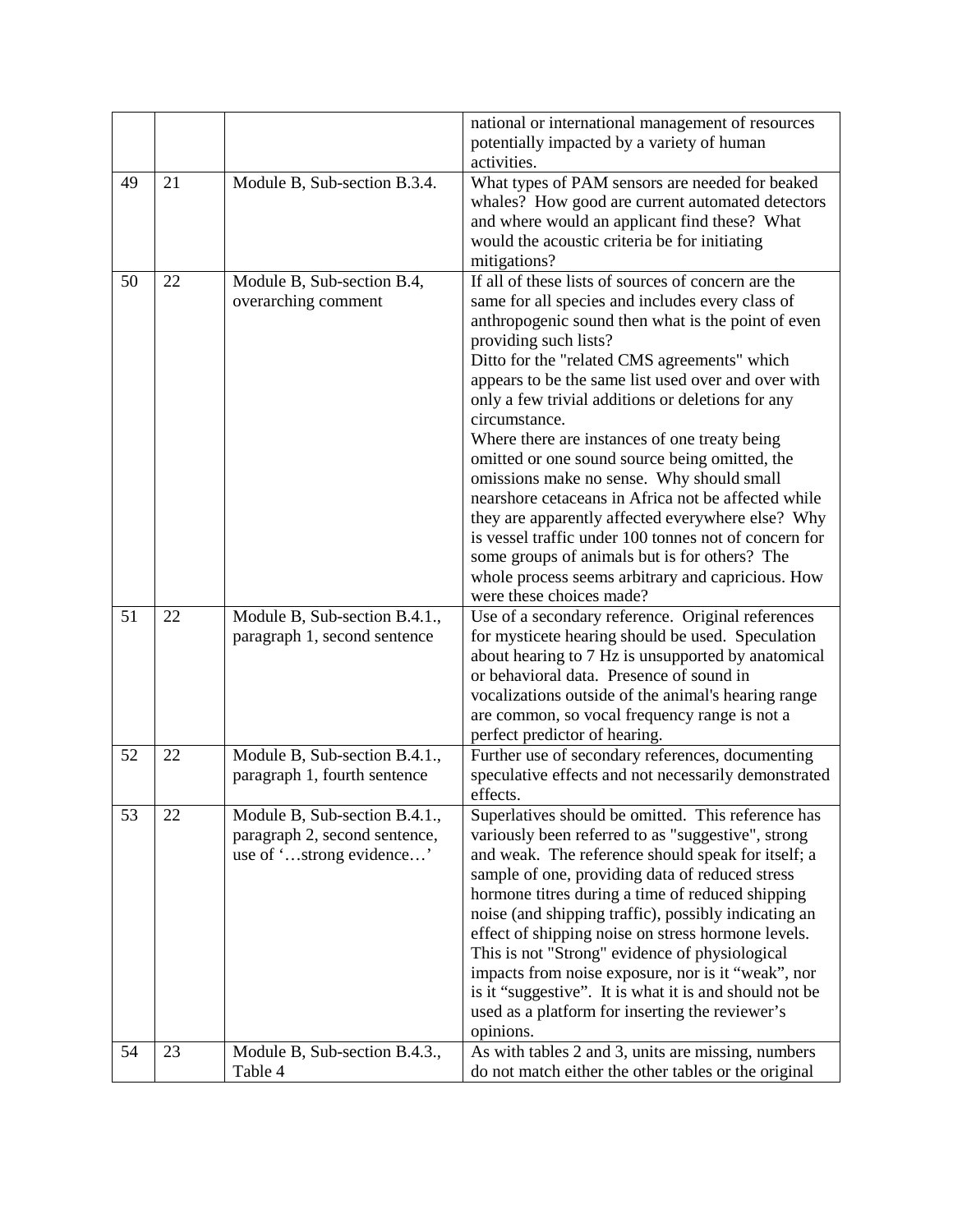|    |    |                                                             | NOAA source and the application of weighting is                                                          |
|----|----|-------------------------------------------------------------|----------------------------------------------------------------------------------------------------------|
|    |    |                                                             | unclearly explained and supported.                                                                       |
| 55 | 25 | Module B, Sub-section B.5.1.,                               | Statement also true of cetaceans. What is the                                                            |
|    |    | paragraph 1, first sentence                                 | difference between the groups for hearing in air and                                                     |
|    |    |                                                             | why does it matter for guidance focused solely on                                                        |
|    |    |                                                             | underwater sound?                                                                                        |
| 56 | 25 | Module B, Sub-section B.5.1.,                               | Outdated reference from ice seals, with limited                                                          |
|    |    | paragraph 3, first sentence                                 | relevance to this document.                                                                              |
| 57 | 25 | Module B, Sub-section B.5.1.,<br>paragraph 4, last sentence | Not clear how the cited foraging strategies affect<br>their risk from anthropogenic noise.               |
| 58 | 25 | Module B, Sub-section B.5.1.,                               | Speculation                                                                                              |
|    |    | paragraph 5, last sentence                                  |                                                                                                          |
| 59 | 25 | Module B, Sub-section B.5.1.,                               | It is equally possible, if not more possible, that no                                                    |
|    |    | paragraph 6                                                 | response means no masking, no behavioural                                                                |
|    |    |                                                             | disturbance and no problem.                                                                              |
| 60 | 25 | Module B, Sub-section B.5.2.,                               | Reference required. These seals have no doubt been                                                       |
|    |    | paragraph 1, second sentence                                | subjected to many forms of disturbance in their life.                                                    |
|    |    |                                                             | A single transitory noise is unlikely to have                                                            |
|    |    |                                                             | detrimental effects, particularly when placed in the                                                     |
|    |    |                                                             | context of other stressors such as chemical                                                              |
|    |    |                                                             | pollution, illegal killing and fishery bycatch, which                                                    |
|    |    |                                                             | have far more direct impacts.                                                                            |
| 61 | 26 | Module B, Sub-section B.5.2.,                               | There are a number of plausible outcomes not listed,                                                     |
|    |    | paragraph 1, last sentence                                  | including the potential for fish to aggregate. If                                                        |
|    |    |                                                             | speculating, all potential outcomes should be listed.                                                    |
| 62 | 26 | Module B, Sub-section B.5.2.,                               | References required. One of the hallmarks of                                                             |
|    |    | paragraph 2, last sentence                                  | vulnerable life stages are the adaptations to reduce                                                     |
|    |    |                                                             | risk, such as suckling on land or being less likely to                                                   |
|    |    |                                                             | respond to sound during successful foraging.                                                             |
| 63 | 26 | Module B, Sub-section B.5.2.,                               | Does this make them more vulnerable to sound?                                                            |
|    |    | paragraph 3, last sentence                                  | Logic of statement is incomplete.                                                                        |
| 64 | 26 | Module B, Sub-section B.5.2.,                               | As with 63, the logic of the statement appears                                                           |
|    |    | paragraph 4, last sentence                                  | incomplete. What does the information mean in the                                                        |
|    |    |                                                             | context of underwater sound and noise-generating                                                         |
|    |    |                                                             | activities?                                                                                              |
| 65 | 26 | Module B, Sub-section B.5.3.,                               | The "deep sound channel" is referred to as the                                                           |
|    |    | paragraph 4                                                 | SOFAR channel elsewhere in the document; some                                                            |
|    |    |                                                             | editing for consistency of terminology is needed.                                                        |
|    |    |                                                             | Simple statements about the deep sound channel                                                           |
|    |    |                                                             | being a place of "higher sound levels" are inaccurate                                                    |
|    |    |                                                             | and not helpful. Nearby loud sources will not be                                                         |
|    |    |                                                             | coupled into the deep sound channel so the deep                                                          |
|    |    |                                                             | sound channel may actually be relatively quieter                                                         |
|    |    |                                                             | than less deep local conditions in some locations.                                                       |
|    |    |                                                             | What sound does get into the deep sound channel is                                                       |
|    |    |                                                             | strongly filtered: only very low frequencies couple                                                      |
|    |    |                                                             | into the deep sound channel, so odontocetes and                                                          |
|    |    |                                                             | pinnipeds are not going to hear the sounds in the<br>deep sound channel as particularly loud because the |
|    |    |                                                             | frequencies found there are outside of those species                                                     |
|    |    |                                                             |                                                                                                          |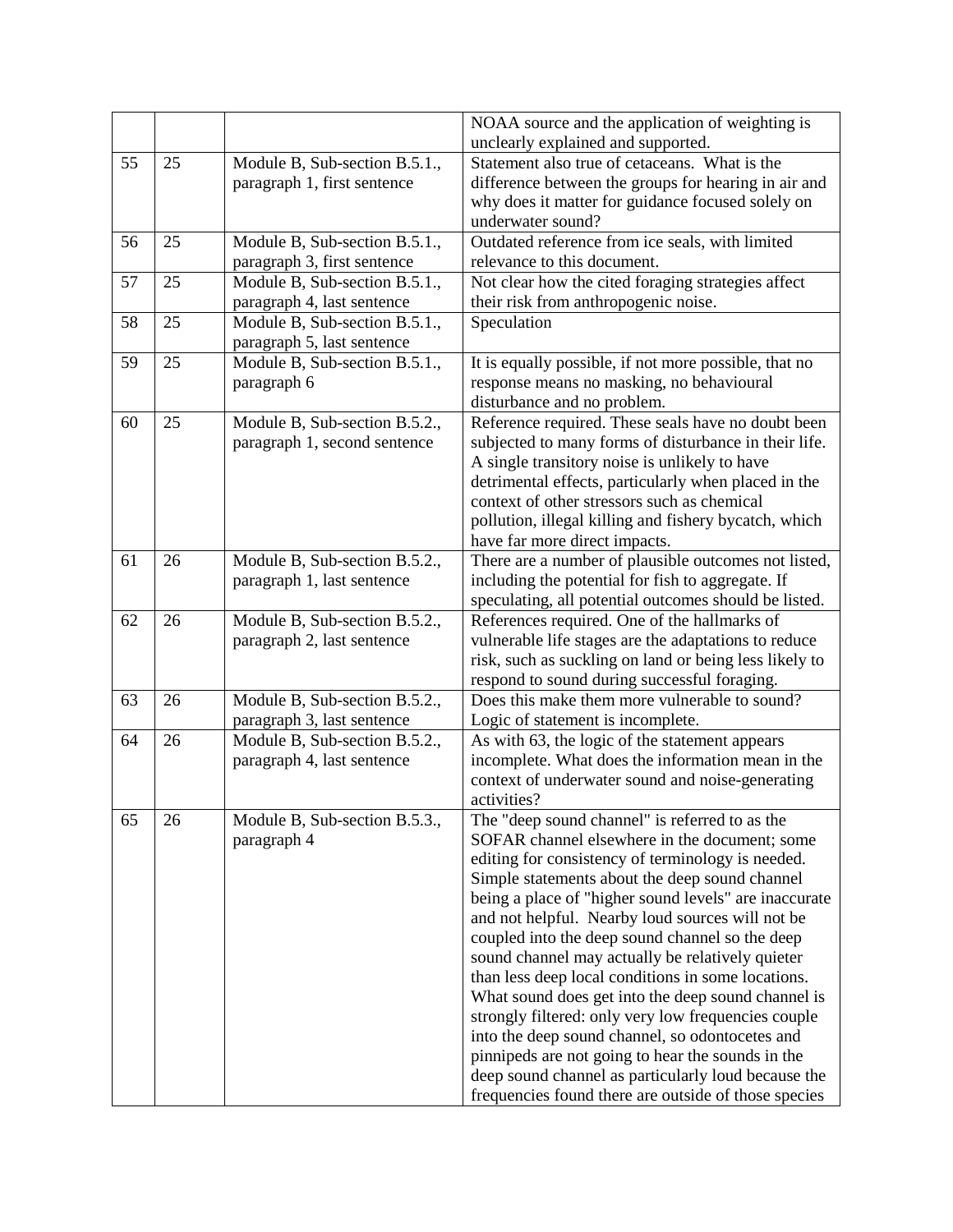|    |    |                                                                                    | ranges of best hearing. And despite the contribution<br>of manmade sound, the main source of sound in the<br>deep sound channel is tides, internal waves,<br>volcanoes and earthquakes,  and whales. At<br>distance this will be an indistinguishable mixture of<br>sound with identities of the sources and their range<br>and direction impossible to determine. Data from<br>military listening systems come from highly<br>specialized high-gain arrays that filter sounds of<br>interest out of background better than any animal<br>can do. All of which is a long-winded way of<br>saying that for this part of the document, as for most<br>of the rest of the document, the authors clearly do<br>not know what they are talking about. |
|----|----|------------------------------------------------------------------------------------|--------------------------------------------------------------------------------------------------------------------------------------------------------------------------------------------------------------------------------------------------------------------------------------------------------------------------------------------------------------------------------------------------------------------------------------------------------------------------------------------------------------------------------------------------------------------------------------------------------------------------------------------------------------------------------------------------------------------------------------------------|
| 66 | 26 | Module B, Sub-section B.5.3.,<br>paragraph 4                                       | Interestingly, convergence zones were not<br>mentioned in the ocean acoustics 'basics' section,<br>and there is no reference to help a reader define<br>what a convergence zone is and what it means in<br>this context. It is also not considered in the other<br>taxonomic chapters.                                                                                                                                                                                                                                                                                                                                                                                                                                                           |
| 67 | 27 | Module B, Sub-section B.5.4.,<br>paragraph 2, last sentence                        | Gross oversimplification of the evidence followed<br>by unsupported speculation that runs contrary to the<br>evidence.                                                                                                                                                                                                                                                                                                                                                                                                                                                                                                                                                                                                                           |
| 68 | 27 | Module B, Sub-section B.5.5.,<br>bullet-point list                                 | This list makes no sense. Harbor seal, gray seal and<br>Mediterranean monk seal make sense for the region<br>being addressed, as well, possibly, as Saaima and<br>Caspian seals. One might add a case for vagrant<br>walruses and ice seals (ringed, harp, hooded etc.)<br>But what is the point of mentioning elephant seals,<br>Australian sea lions or Hawaiian monk seals and<br>omitting all species of fur seals, all species of sea<br>lions and Antarctic monachine seals as well? The<br>list is basically useless and could easily be omitted<br>without disadvantage to the user.                                                                                                                                                     |
| 69 | 36 | Module B, Sub-section B.10.1.,<br>paragraph 1, second sentence,<br>bullet-point d) | Reference required                                                                                                                                                                                                                                                                                                                                                                                                                                                                                                                                                                                                                                                                                                                               |
| 70 | 36 | Module B, Sub-section B.10.1.,<br>paragraph 1, third sentence                      | Reference required                                                                                                                                                                                                                                                                                                                                                                                                                                                                                                                                                                                                                                                                                                                               |
| 71 | 36 | Module B, Sub-section B.10.1.,<br>paragraph 1, last sentence                       | Reference required                                                                                                                                                                                                                                                                                                                                                                                                                                                                                                                                                                                                                                                                                                                               |
| 72 | 36 | Module B, Sub-section B.10.1.,<br>paragraph 2, first sentence                      | References required for multiple points made. First<br>sentence is far too long and should be edited to be<br>made more readable                                                                                                                                                                                                                                                                                                                                                                                                                                                                                                                                                                                                                 |
| 73 | 36 | Module B, Sub-section B.10.1.,<br>paragraph 2, last sentence                       | Reference required. Suggest Carroll et al., 2016                                                                                                                                                                                                                                                                                                                                                                                                                                                                                                                                                                                                                                                                                                 |
| 74 | 36 | Module B, Sub-section B.10.1.,<br>paragraph 3, third sentence                      | There are other prior and more comprehensive<br>references on fish vocal behaviour - Popper and<br>Fay, Hawkins, etc                                                                                                                                                                                                                                                                                                                                                                                                                                                                                                                                                                                                                             |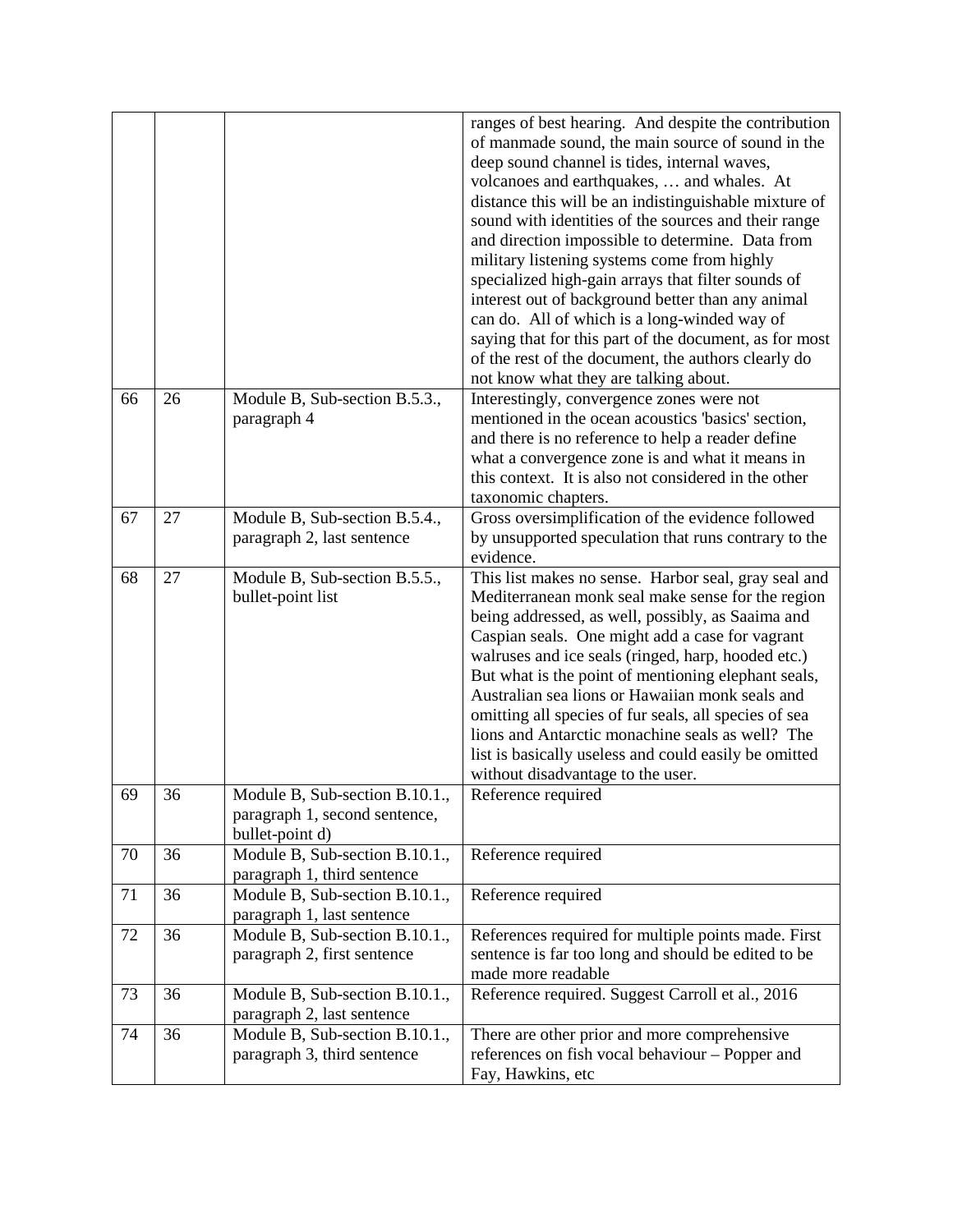| 75 | 37 | Module B, Sub-section B.10.1.,   | Caveat that the statement is true unless they are                                                  |
|----|----|----------------------------------|----------------------------------------------------------------------------------------------------|
|    |    | paragraph 4, first sentence      | herbivores, or planktivores.                                                                       |
| 76 | 37 | Module B, Sub-section B.10.1.,   | Gross over-simplification especially in the absence                                                |
|    |    | paragraph 4, first sentence      | of references. Another very long sentence that                                                     |
|    |    |                                  | requires editing.                                                                                  |
| 77 | 37 | Module B, Sub-section B.10.1.,   | This presumes that the changes fall outside the                                                    |
|    |    | paragraph 4, second sentence     | normal resiliency and robustness to disturbance                                                    |
|    |    |                                  | inherent in any living thing that enables it to cope                                               |
|    |    |                                  | with considerable environmental variability.                                                       |
| 78 | 37 | Module B, Sub-section B.10.1.,   | Gross over-generalization of no useful value and a                                                 |
|    |    | paragraph 5, last sentence       | possible source of incorrect conclusions                                                           |
| 79 | 37 | Module B, Sub-section B.10.2.,   | Unconvinced that space is the issue. Cost of                                                       |
|    |    | last sentence                    | transport scales with body size, and at the scale of                                               |
|    |    |                                  | size for most fish they simply are not capable of                                                  |
|    |    |                                  | moving far enough, fast enough to 'avoid' loud<br>sound sources.                                   |
| 80 | 37 | Module B, Sub-section B.10.3.,   | Unnecessary use of superlatives. What are the                                                      |
|    |    | paragraph 3, first sentence      | observable and documented signs of strong vs weak                                                  |
|    |    |                                  | impact in this context?                                                                            |
| 81 | 37 | Module B, Sub-section B.10.3.,   | There are some implicit assumptions in this                                                        |
|    |    | paragraph 3, first sentence      | statement about how SEL is accumulated, or is this                                                 |
|    |    |                                  | an instantaneous, single ping metric? And has that                                                 |
|    |    |                                  | metric been corrected for the duration and                                                         |
|    |    |                                  | time/energy structure of the received pulse?                                                       |
| 82 | 37 | Module B, Sub-section B.10.3.,   | This is only a partial list of relevant references, but                                            |
|    |    | paragraph 5, last sentence       | even these are experimental studies where both the                                                 |
|    |    |                                  | sound source use and the fishing were not realistic.                                               |
|    |    |                                  | As such they are not particularly predictive of real                                               |
|    |    |                                  | effects from real seismic, but are more indicative of                                              |
|    |    |                                  | thresholds of effect that are still much higher and                                                |
|    |    |                                  | longer in duration than the circumstances of real                                                  |
|    |    |                                  | surveys interacting with real fishing activity. Real                                               |
|    |    |                                  | surveys, in the presence of real fishing, have                                                     |
|    |    |                                  | occurred at the same time and place around the<br>globe for more than 50 years without any evident |
|    |    |                                  | impact on the fishery. This would seem to be                                                       |
|    |    |                                  | weightier evidence for a lack of effect than a few                                                 |
|    |    |                                  | very artificial exposure experiments with very                                                     |
|    |    |                                  | inconsistent outcomes.                                                                             |
| 83 | 40 | Module B, Sub-section B.11.3.,   | Speculation. Alternative outcomes of no effect are                                                 |
|    |    | paragraph 2                      | equally likely if not more likely.                                                                 |
| 84 | 40 | Module B, Sub-section B.11.3.,   | Rephrase with more common and less emotive                                                         |
|    |    | paragraph 3, second sentence,    | terminology, such as sound emission                                                                |
|    |    | use of; 'sonic outbursts'        |                                                                                                    |
| 85 | 40 | Module B, Sub-section B.11.3.,   | Speculation. Reference required.                                                                   |
|    |    | paragraph 3, last sentence       |                                                                                                    |
| 86 | 40 | Module B, Sub-section B.11.4.,   | As item 84                                                                                         |
|    |    | paragraph 1, third sentence, use |                                                                                                    |
|    |    | of; 'sonic outbursts'            |                                                                                                    |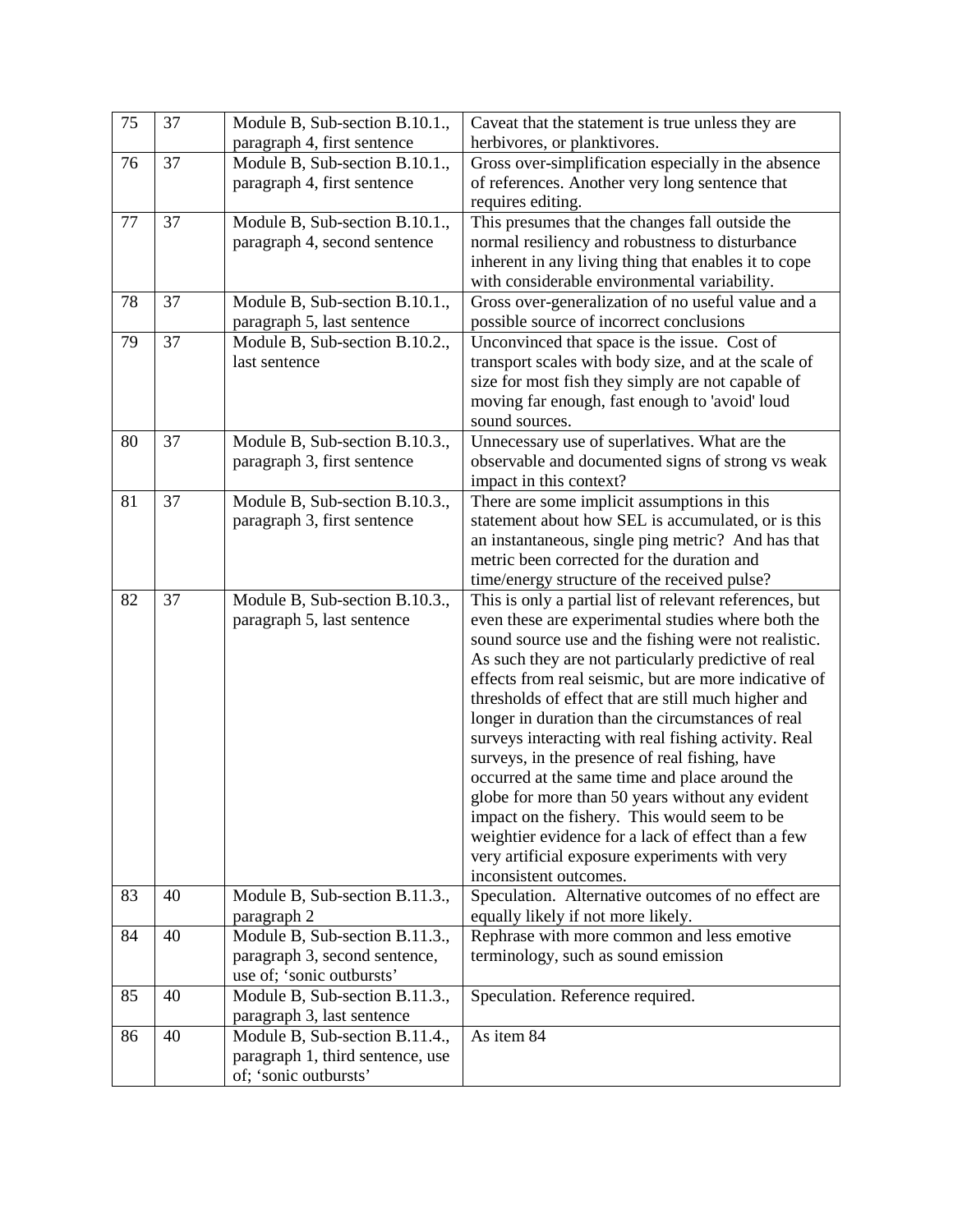| 87 | 42 | Module B, Sub-section B.12.1.,<br>paragraph 2, first sentence  | Without consideration of other concurrent<br>possibilities like ship strikes and explosions. It is<br>interesting that these results have never been<br>replicated anywhere by anyone else before or since<br>this one anomalous speculative coincidence.                                                                                                                                                                                                                                                                                                                                                                                                                        |
|----|----|----------------------------------------------------------------|----------------------------------------------------------------------------------------------------------------------------------------------------------------------------------------------------------------------------------------------------------------------------------------------------------------------------------------------------------------------------------------------------------------------------------------------------------------------------------------------------------------------------------------------------------------------------------------------------------------------------------------------------------------------------------|
| 88 | 42 | Module B, Sub-section B.12.1.,<br>paragraph 2, third sentence  | It is interesting that this massive damage, so like<br>barotrauma or mechanical damage from collision<br>should be associated with a distant sound source<br>that has never produced any effect even slightly<br>approaching the reported effect, even in laboratory<br>and field studies involving close proximity of the<br>source to the animal.                                                                                                                                                                                                                                                                                                                              |
| 89 | 42 | Module B, Sub-section B.12.1.,<br>paragraph 2, fourth sentence | Example is from an experiment conducted in a<br>small tank where particle motion and pressure wave<br>effects were not discriminated.                                                                                                                                                                                                                                                                                                                                                                                                                                                                                                                                            |
| 90 | 42 | Module B, Sub-section B.12.1.,<br>paragraph 3                  | All studies performed in a lab, most often with a<br>sound that was actually not like the source of<br>concern (airgun, boat motor) at ranges of a few cm<br>where metrics of particle motion versus pressure<br>were either not measured or were reported in terms<br>of pressure effects without appropriate emphasis on<br>the potential of particle motion being the more<br>relevant variable.                                                                                                                                                                                                                                                                              |
| 91 | 43 | Module B, Sub-section B.12.1.,<br>paragraph 4, fifth sentence  | This statement needs to go at the beginning and/or<br>end and this run-on paragraph needs to be broken<br>down into smaller more coherent and logical<br>paragraphs that follow some sort of logical order.                                                                                                                                                                                                                                                                                                                                                                                                                                                                      |
| 92 | 43 | Module B, Sub-section B.12.2.,<br>paragraph 2                  | Contains a number of gross generalizations<br>unsupported by references. Coupling of sound in<br>the water is complicated and yields different kinds<br>of 'ground motion'. These are well-understood<br>physical phenomena (e.g. Schulte waves), in which<br>the frequency of the sound, the angle of incidence,<br>the material composition of the bottom, and other<br>variables play a considerable role. Particle motion<br>subsumes a number of key aspects including<br>magnitude and direction of displacement, velocity<br>and acceleration. It is not always clear which<br>properties of the particle motion are most relevant to<br>hearing or to structural damage. |
| 93 | 43 | Module B, Sub-section B.12.2.,<br>paragraph 3, first sentence  | As noted earlier, seismic sound sources are by<br>definition incapable of producing barotrauma, and<br>the symptoms of the squid are definitely more<br>consistent with barotrauma (explosives use in the<br>same area and time as the survey) or direct injury<br>due to collisions with vessels or equipment (not<br>necessarily seismic vessels or equipment). In short,<br>these references are long on speculation and short<br>on supporting data consistent with the facts. They<br>should not be offered as definitive scientific                                                                                                                                        |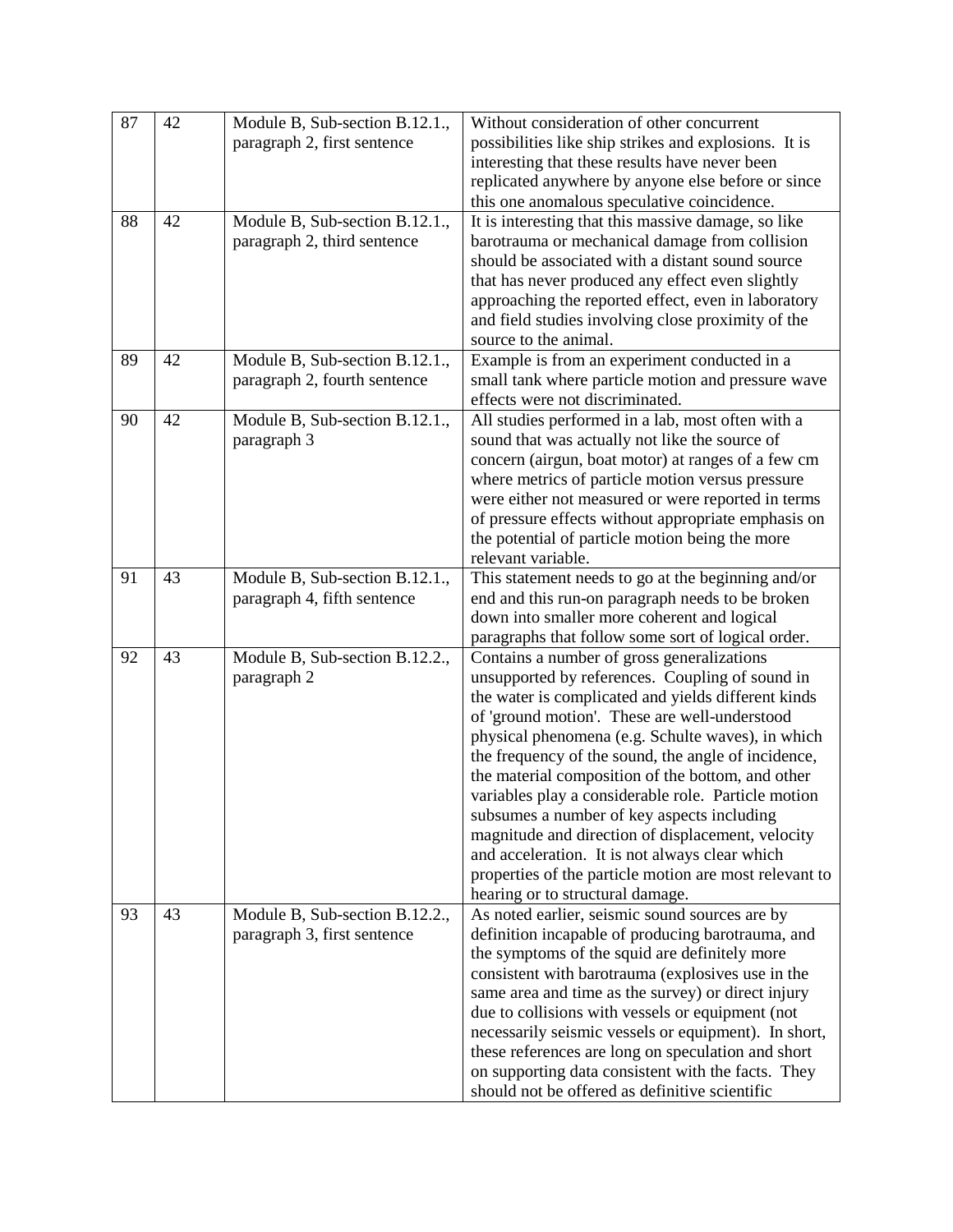|    |    |                                                                | evidence of damage from sound, from any source,<br>and remain a distant outlier among thousands of<br>other more consistent references on the effects of<br>sound, ranging from microscopic damage to fine<br>hearing structures at the high end, to no response<br>and no apparent effect at the low end. Science is<br>based on consistently reproducible effects, and this<br>is an unexplained outlier, not consistent with a very<br>large quantity of similar observations of far<br>different outcomes.                                                                                                                                                                                                                                                       |
|----|----|----------------------------------------------------------------|----------------------------------------------------------------------------------------------------------------------------------------------------------------------------------------------------------------------------------------------------------------------------------------------------------------------------------------------------------------------------------------------------------------------------------------------------------------------------------------------------------------------------------------------------------------------------------------------------------------------------------------------------------------------------------------------------------------------------------------------------------------------|
| 94 | 43 | Module B, Sub-section B.12.2.,<br>paragraph 3, last sentence   | Factually incorrect.                                                                                                                                                                                                                                                                                                                                                                                                                                                                                                                                                                                                                                                                                                                                                 |
| 95 | 43 | Module B, Sub-section B.12.2.,<br>paragraph 5                  | Speculation, unsupported by references.                                                                                                                                                                                                                                                                                                                                                                                                                                                                                                                                                                                                                                                                                                                              |
| 96 | 43 | Module B, Sub-section B.12.3.,<br>paragraph 1, fourth sentence | Reference required. Far-field should be defined. At<br>more than a few hundred meters even deepwater<br>environments see a breakdown of the scaling of<br>pressure and particle motion. In shallower water, the<br>plane-wave relationship between pressure and<br>particle motion is even more quickly lost. In the<br>near field, or less than 1/4 the wavelength of the<br>sound frequency, the plane wave relationship of<br>pressure to particle motion will also break down,<br>with particle motion being the dominant component<br>of the sound energy.                                                                                                                                                                                                      |
| 97 | 44 | Module B, Sub-section B.12.3.,<br>paragraph 1, fifth sentence  | Misleading, as these nominal point source values do<br>not physically exist, but are back-calculated from<br>much lower actual received levels at some distance<br>from the source. In the case of seismic survey arrays<br>the source would be a large array of elements many<br>meters on a side, or in the case of explosives the<br>sound source would be a large gas bubble more than<br>a meter in diameter so that the nominal source level<br>"at one meter" cannot actually physically exist, but<br>is simply an abstracted convention for normalizing<br>comparisons of different sound sources at a<br>distance. The facts are that near the array or near<br>the explosion, there is no recorded exposure within<br>even 15-30 dB of the nominal level. |
| 98 | 44 | Module B, Sub-section B.12.3.,<br>paragraph 1, sixth sentence  | Interesting, because the particle motion threshold<br>reported in this paper corresponded to a free field<br>sound pressure level of 195 dB. The extrapolation<br>of a threshold of 160 dB SPL was done incorrectly,<br>using a simulation of a seismic source recorded at<br>145 dB and then modified in frequency structure<br>because the broadband impulse of the actual seismic<br>sound could not be replicated by the speaker used in<br>the experiment. All of which Dr. Soto has been told<br>many times and has agreed is true, but nevertheless<br>persists in using in misleading and incorrect ways.                                                                                                                                                    |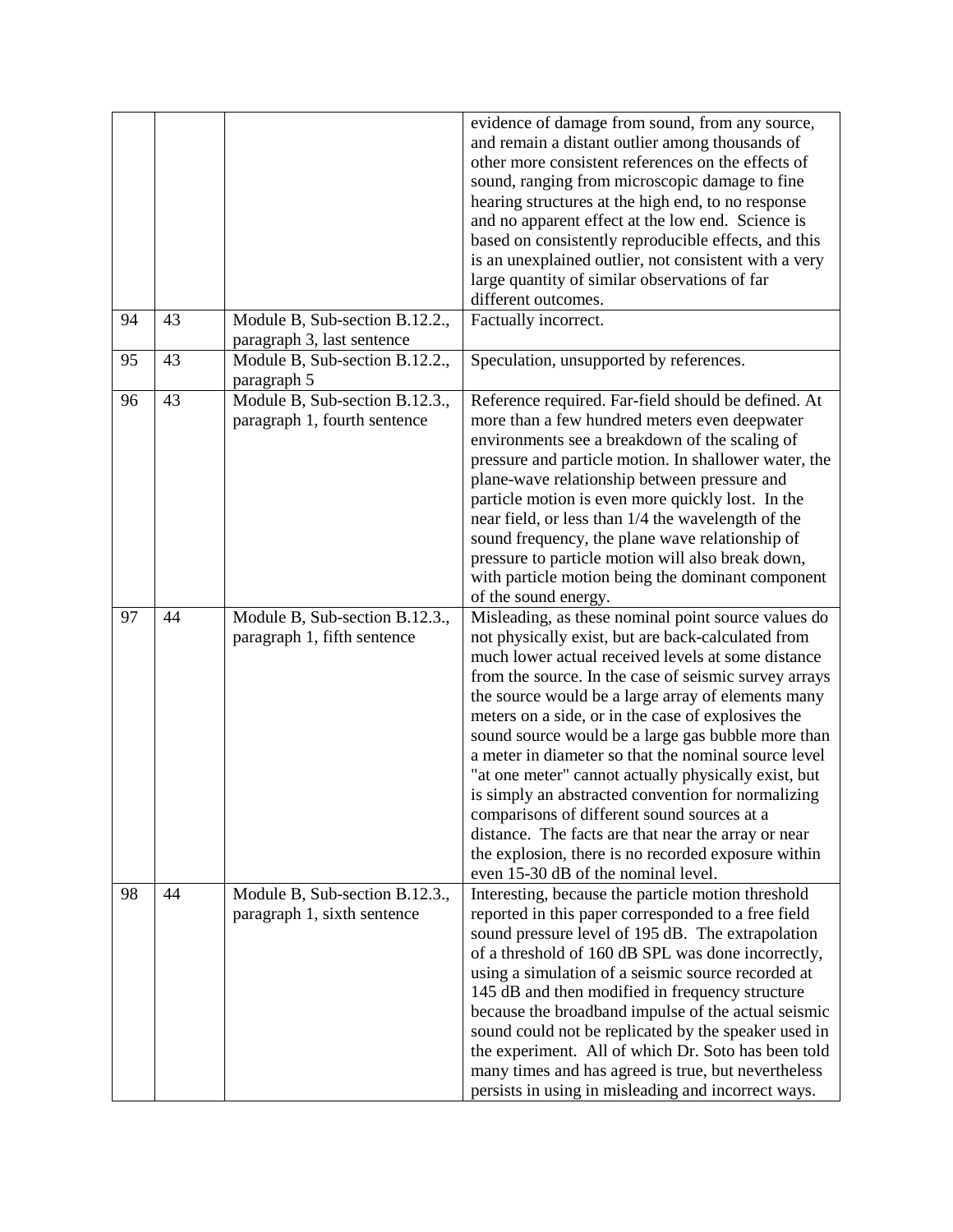| 99  | 44 | Module B, Sub-section B.12.3.,                                | Reference required                                                                                          |
|-----|----|---------------------------------------------------------------|-------------------------------------------------------------------------------------------------------------|
|     |    | paragraph 1, eighth sentence                                  |                                                                                                             |
| 100 | 44 | Module B, Sub-section B.12.3.,                                | Believe the argument is weak and based on an                                                                |
|     |    | paragraph 1, ninth sentence                                   | incomplete understanding of underwater sound                                                                |
| 101 | 44 | Module B, Sub-section B.12.3.,                                | The paragraph is poorly structured and needs to be                                                          |
|     |    | paragraph 1, over-arching                                     | edited to be more coherent. The basic conclusion is                                                         |
|     |    | comment                                                       | that the evidence could be interpreted in a variety of                                                      |
|     |    |                                                               | ways depending on a variety of factors; which does                                                          |
|     |    |                                                               | not help any decision maker in assessing risk.                                                              |
| 102 | 44 | Module B, Sub-section B.12.4.,                                | The absolute maximum that two different pressure                                                            |
|     |    | paragraph 1, fifth sentence                                   | waves could increase, by being in perfect phase                                                             |
|     |    |                                                               | with each other, is 3 dB. This is an almost                                                                 |
|     |    |                                                               | impossible occurrence. Summation through                                                                    |
|     |    |                                                               | calculations like SEL are more complex and cannot                                                           |
|     |    |                                                               | be simply characterized as a "sum". This statement                                                          |
|     |    |                                                               | requires data and evidence. In the vast majority of                                                         |
|     |    |                                                               | circumstances there is no summing, no re-emergent                                                           |
|     |    |                                                               | "sound from the ground" and no "complex patterns                                                            |
|     |    |                                                               | of wave addition". This discussion requires greater<br>input from a suitably qualified/experienced acoustic |
|     |    |                                                               | oceanographer. It is too speculative and laden with                                                         |
|     |    |                                                               | technical errors at present.                                                                                |
| 103 | 44 | Module B, Sub-section B.12.4.,                                | The trademark on the term Vibroseis expired almost                                                          |
|     |    | paragraph 1, seventh sentence                                 | twenty years ago. Today's alternative sources                                                               |
|     |    |                                                               | operate very differently than the Vibroseis source,                                                         |
|     |    |                                                               | but the term 'vibroseis', much like Kleenex or band-                                                        |
|     |    |                                                               | aid, has become a generic term for geophysical                                                              |
|     |    |                                                               | imaging sound sources that reduce unwanted high                                                             |
|     |    |                                                               | frequency energy and spread the sound over time so                                                          |
|     |    |                                                               | that the peak sound pressure is reduced while the                                                           |
|     |    |                                                               | total sound energy (SEL) remains much the same as                                                           |
|     |    |                                                               | a compressed air (airgun) source.                                                                           |
| 104 | 44 | Module B, Sub-section B.12.4.,                                | Reference required. There is no source "currently                                                           |
|     |    | paragraph 1, seventh sentence                                 | being tested". There are several sources in various                                                         |
|     |    |                                                               | stages of development from drawings to scale                                                                |
|     |    |                                                               | models to full-sized test models. Only one has been                                                         |
|     |    |                                                               | tested for geophysical data performance. None have                                                          |
|     |    |                                                               | been tested for environmental benefit or risk (and                                                          |
|     |    |                                                               | there are risks). And none are anywhere close to                                                            |
|     |    |                                                               | being commercially available.                                                                               |
| 105 | 44 | Module B, Sub-section B.12.4.,                                | Few, if any, are continuous, although the signals                                                           |
|     |    | paragraph 1, eighth sentence                                  | tend to be longer; 5-20 seconds versus 0.1-02                                                               |
|     |    |                                                               | seconds; and with higher duty cycles (sound                                                                 |
|     |    |                                                               | produced 10-50% of the time, versus less than 1%                                                            |
|     | 44 |                                                               | of the time for airguns),                                                                                   |
| 106 |    | Module B, Sub-section B.12.4.,                                | Reference required.                                                                                         |
| 107 | 44 | paragraph 3, first sentence<br>Module B, Sub-section B.12.4., | This is likely not done because there is no                                                                 |
|     |    | paragraph 3, last sentence                                    | documented credible evidence for effects on eggs                                                            |
|     |    |                                                               | and larvae (i.e. studies like Soto et al are neither                                                        |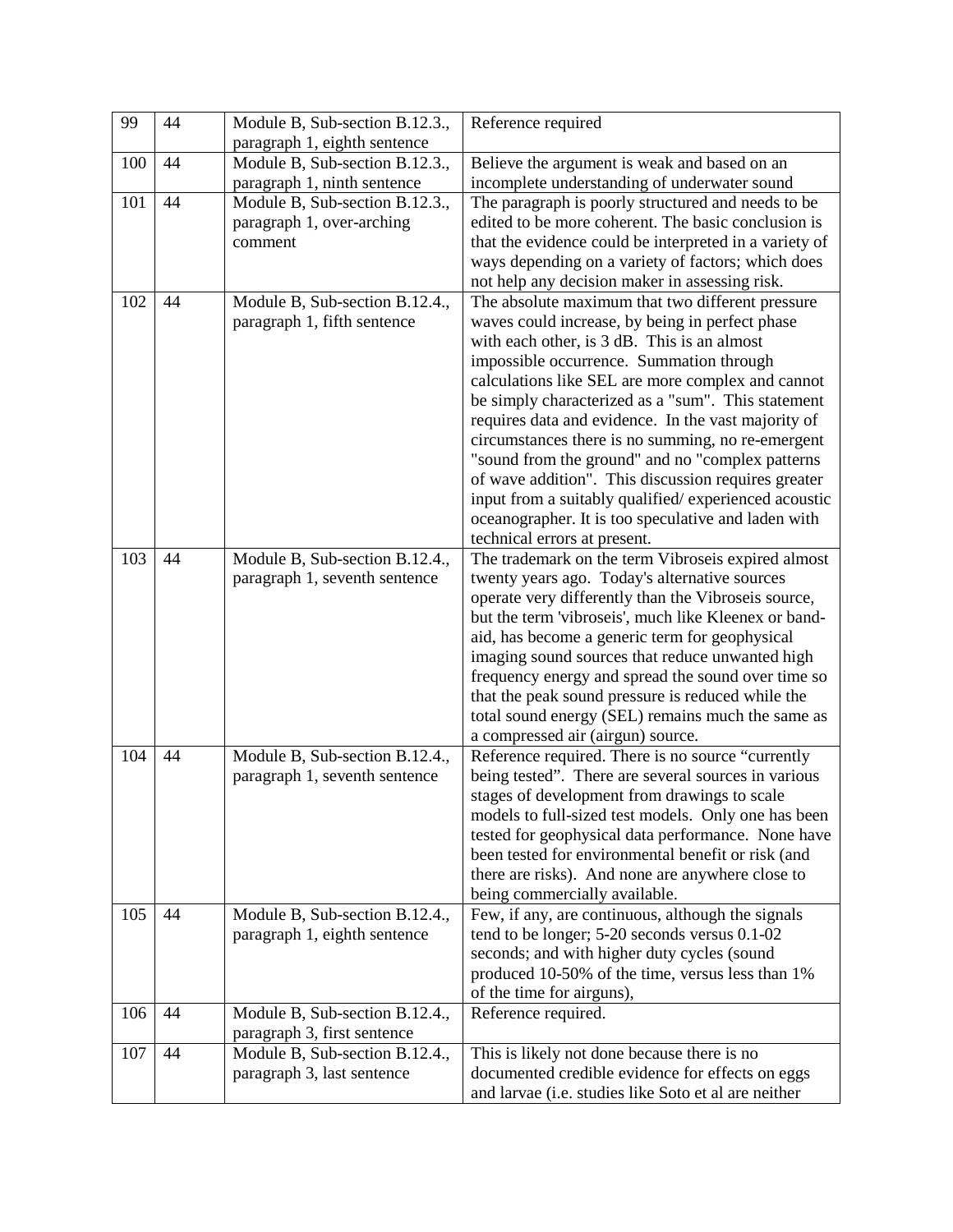|            |          |                                                                                               | credible or relevant). Second, the normal baseline<br>survivorship values for r-selected, planktonic<br>broadcast reproduction are only a few per cent to a<br>fraction of one per cent. It would be difficult if not<br>impossible for any of the hypothesized effects from<br>sound to appreciably reduce the already low rate of<br>larval survival or impact adult population levels and<br>replacement rates (some expertise in mathematical<br>population biology and fisheries stock assessment<br>and modelling might be needed to speak to this<br>issue more authoritatively than the current draft<br>document).                                                                                                                                                                                                                                                                                                                                                                                                                                                                                                                                                                                                                                                                                                                                   |
|------------|----------|-----------------------------------------------------------------------------------------------|---------------------------------------------------------------------------------------------------------------------------------------------------------------------------------------------------------------------------------------------------------------------------------------------------------------------------------------------------------------------------------------------------------------------------------------------------------------------------------------------------------------------------------------------------------------------------------------------------------------------------------------------------------------------------------------------------------------------------------------------------------------------------------------------------------------------------------------------------------------------------------------------------------------------------------------------------------------------------------------------------------------------------------------------------------------------------------------------------------------------------------------------------------------------------------------------------------------------------------------------------------------------------------------------------------------------------------------------------------------|
| 108        | 46       | Module C, Sub-section C.1.1.,<br>paragraph 1, third sentence                                  | Given the very balanced and thorough evidence for<br>and against this hypothesis that follows, this<br>statement seems out of place and not entirely<br>consistent with the still-limited and contradictory<br>evidence we have at present.                                                                                                                                                                                                                                                                                                                                                                                                                                                                                                                                                                                                                                                                                                                                                                                                                                                                                                                                                                                                                                                                                                                   |
| 109<br>110 | 47<br>47 | Module C, Sub-section C.1.2.,<br>paragraph 1, third sentence<br>Module C, Sub-section C.1.2., | This is the wrong reference for the wrong<br>conclusion. Taylor et al 2004 was an incomplete<br>and hastily compiled list of possible sonar-related<br>strandings that D'Amico et al and subsequent<br>Filadelfo et al papers showed could not all have<br>been seismic related. D'Amico et al offered natural<br>causes, collisions, or other reasons for strandings,<br>but did not offer any evidence for effects from other<br>sound sources than sonars. Subsequent attempts to<br>draw a link between seismic and strandings (Barlow<br>and Gisiner 2009) or multi-beam sonars and<br>strandings (Southall et al 2013, Madagascar<br>stranding) have not led to the kinds of cumulative<br>evidence that D'Amico et al presented for sonar, and<br>which would be the minimum level of evidence for<br>concluding that some other sound source was<br>having a similar effect to that demonstrated for<br>military mid-frequency sonars. One squid<br>stranding, one beaked whale stranding, one melon-<br>headed whale stranding is not evidence of a pattern<br>of sound-related strandings, but are best<br>characterized as odd coincidences with insufficient<br>evidence to conclude that they were sound-related.<br>More scientific rigor in these kinds of analyses<br>would be beneficial.<br>The link between behavioural disturbance due to |
|            |          | paragraph 1, last sentence                                                                    | ship noise and decompression stress is not clear.<br>Clarify.                                                                                                                                                                                                                                                                                                                                                                                                                                                                                                                                                                                                                                                                                                                                                                                                                                                                                                                                                                                                                                                                                                                                                                                                                                                                                                 |
| 111        | 47       | Module C, Sub-section C.1.2.,<br>paragraph 2, last sentence                                   | If a link has not been demonstrated, then it is<br>meaningless in the present context of these<br>guidelines.                                                                                                                                                                                                                                                                                                                                                                                                                                                                                                                                                                                                                                                                                                                                                                                                                                                                                                                                                                                                                                                                                                                                                                                                                                                 |
| 112        | 47       | Module C, Sub-section C.1.3.,<br>paragraph 1, last sentence                                   | Author makes a good point.                                                                                                                                                                                                                                                                                                                                                                                                                                                                                                                                                                                                                                                                                                                                                                                                                                                                                                                                                                                                                                                                                                                                                                                                                                                                                                                                    |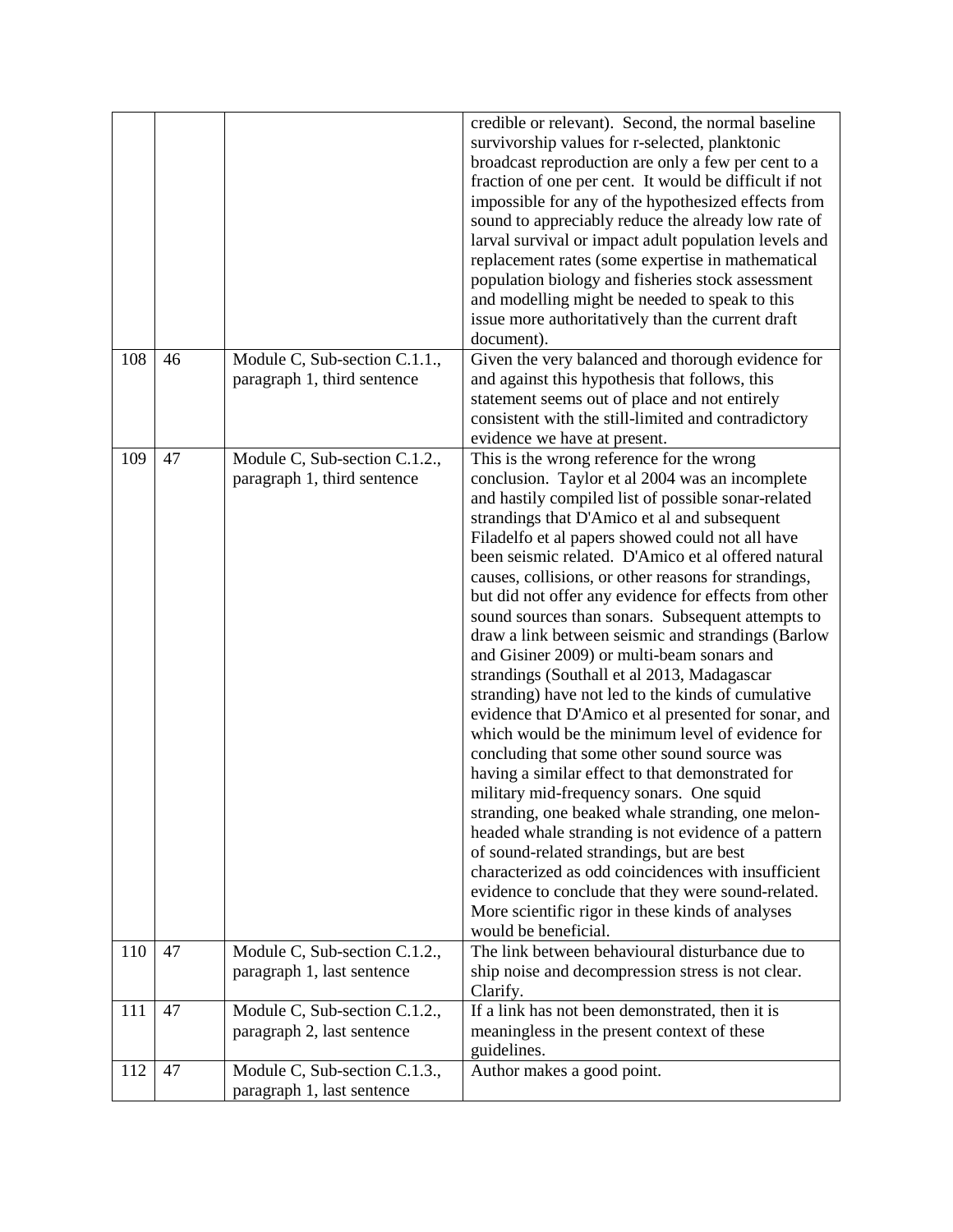| 113 | 47 | Module C, Sub-section C.1.3., | Highly speculative, highly unlikely. Why not say so                                                     |
|-----|----|-------------------------------|---------------------------------------------------------------------------------------------------------|
|     |    | paragraph 2, last sentence    | and acknowledge the weight of evidence for a lesser                                                     |
|     |    |                               | or no effect outcome? Being "precautionary"                                                             |
|     |    |                               | should come at the risk analysis decision stage, not                                                    |
|     |    |                               | in skewing the scientific evidence to lead people                                                       |
|     |    |                               | only toward a precautionary conclusion. Science                                                         |
|     |    |                               | and precaution need to be kept separate if the                                                          |
|     |    |                               | science is to be credible.                                                                              |
| 114 | 47 | Module C, Sub-section C.1.4., | This ignores the primary purpose of the noise being                                                     |
|     |    | paragraph 1, second sentence  | there, which is not the random desire to make noise,                                                    |
|     |    |                               | but to use sound for social and economic needs -                                                        |
|     |    |                               | national security, energy production, global                                                            |
|     |    |                               | commerce of food and goods, installation of                                                             |
|     |    |                               | offshore renewable energy infrastructure, etc. The                                                      |
|     |    |                               | sound cannot be moved "anywhere" driven only be                                                         |
|     |    |                               | minimizing the possibility of noise risk (since                                                         |
|     |    |                               | demonstrated risk is paltry at best). Sound sources                                                     |
|     |    |                               | are where they are because of a unique feature of                                                       |
|     |    |                               | the environment that requires them to be there. A                                                       |
|     |    |                               | trade-off has to be struck between one need and                                                         |
|     |    |                               | another, just as is the case for land use planning.                                                     |
| 115 | 47 | Module C, Sub-section C.1.4., | On a practical basis, this would mean that given the                                                    |
|     |    | paragraph 1, last sentence    | option of conducting a sound producing activity in                                                      |
|     |    |                               | one area versus another with approximately equal                                                        |
|     |    |                               | value as a shipping route, renewables site or oil and                                                   |
|     |    |                               | gas exploration field, the site with the lower number                                                   |
|     |    |                               | of animals would be the preferred choice.                                                               |
| 116 | 47 | Module C, Sub-section C.1.4., | There is a much larger literature base on this topic.                                                   |
|     |    | paragraph 2                   | This discussion seems a little far out of range for the                                                 |
| 117 | 48 |                               | purported topic of the appendix.                                                                        |
|     |    | Module C, Sub-section C.1.4., | Again, it would appear that the discussion has run<br>beyond the theme of the appendix and the author's |
|     |    | paragraph 4                   | expertise. Bottom-mounted monitoring arrays of                                                          |
|     |    |                               | the type used by the US Navy cost close to one                                                          |
|     |    |                               | billion US dollars for coverage of an area under                                                        |
|     |    |                               | 1000 square miles. Futuristic monitoring with                                                           |
|     |    |                               | drones and dropped sonabuoys or whatever is being                                                       |
|     |    |                               | suggested are fun to brainstorm about but are not                                                       |
|     |    |                               | viable options within today's technical means.                                                          |
|     |    |                               | There is a theme of "cost is no object" running                                                         |
|     |    |                               | through all of this discussion, in which mitigation                                                     |
|     |    |                               | options costing as much or more as the proposed                                                         |
|     |    |                               | action itself are suggested as if they were reasonable                                                  |
|     |    |                               | things to ask of the action proponent. By the same                                                      |
|     |    |                               | logic, we might ask whale watching vessels to adopt                                                     |
|     |    |                               | monitoring and mitigation measures equal in cost to                                                     |
|     |    |                               | their annual gross receipts or ask fishers to adopt                                                     |
|     |    |                               | bycatch reduction measures equivalent in cost to the                                                    |
|     |    |                               | price of the vessel and crew salaries. These are not                                                    |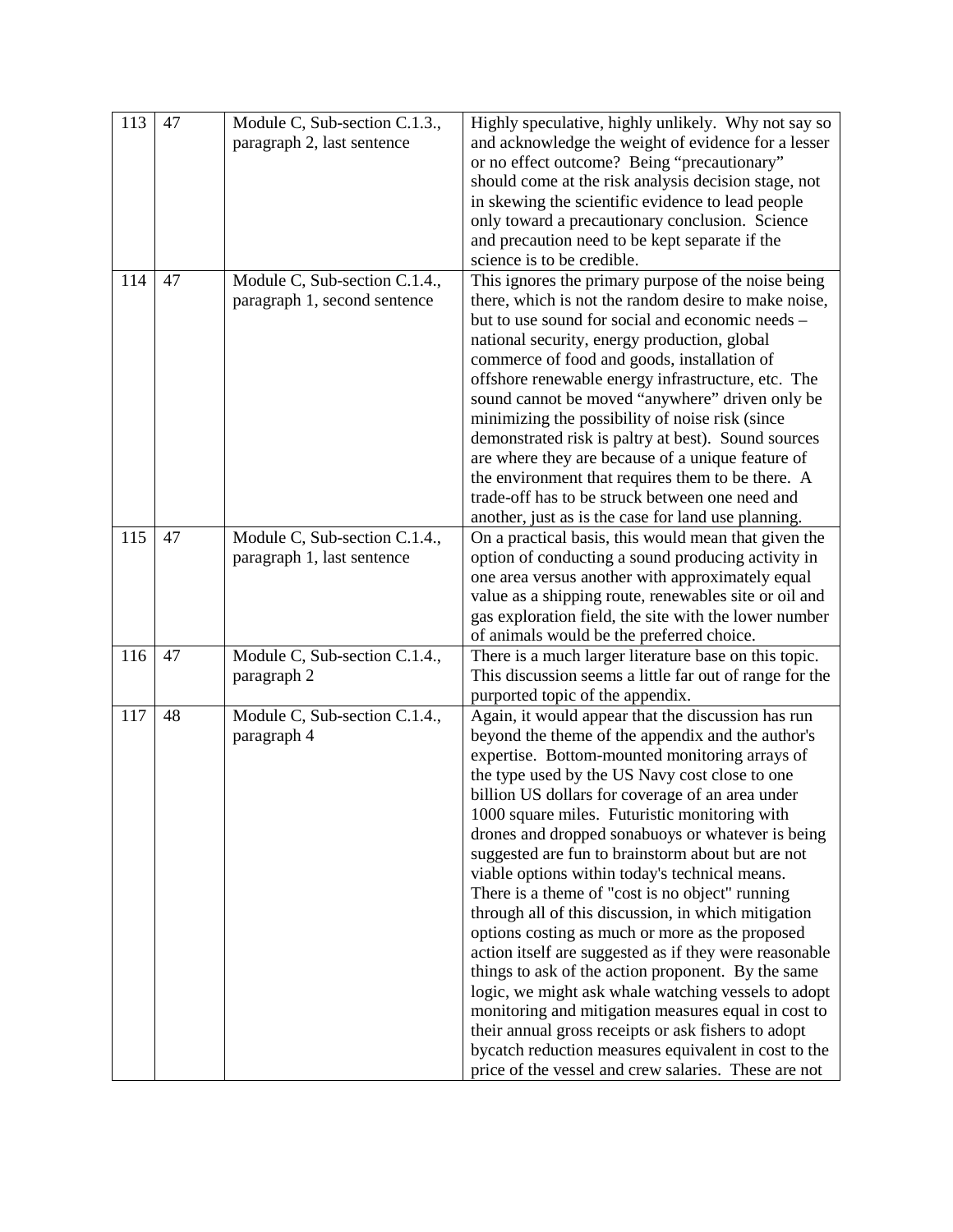|     |    |                                                              | practical solutions, nor do they convey a respect for<br>the regulated party and what they do for society.                                                                                                                                                                                                                                                                                                                                                                    |
|-----|----|--------------------------------------------------------------|-------------------------------------------------------------------------------------------------------------------------------------------------------------------------------------------------------------------------------------------------------------------------------------------------------------------------------------------------------------------------------------------------------------------------------------------------------------------------------|
| 118 | 50 | Module D                                                     | It is not clear what we are to take from this<br>appendix, since the discussion, while quite good,<br>offers no details, whereas previous appendices<br>proffered very specific threshold recommendations.<br>This is also only a partial review of a much more<br>extensive literature.                                                                                                                                                                                      |
| 119 | 54 | Module E, Sub-section E.1.1.,<br>paragraph 1                 | This is incorrect, as a quick reading of the US Navy<br>SURTASS LFA EIS documents and other sources<br>would tell you. The actual issue is the need to<br>detect quiet diesel-electric submarines at ranges that<br>exceed the firing solution for new torpedo and<br>missile technologies with over-the-horizon<br>capabilities.                                                                                                                                             |
| 120 | 54 | Module E, Sub-section E.1.1.,<br>paragraph 2, first sentence | The UK, France, Netherlands, Norway or other EU<br>and NATO nations all possess sonars that they call<br>LFA and which operate between 1 and 2 kHz.                                                                                                                                                                                                                                                                                                                           |
| 121 | 54 | Module E, Sub-section E.1.1.,<br>paragraph 2, first sentence | In these cases since the sonar signal is a tonal signal<br>with a duration of many wavelengths, peak and rms<br>sound pressure levels are the same.                                                                                                                                                                                                                                                                                                                           |
| 122 | 54 | Module E, Sub-section E.1.2.,<br>paragraph 2, first sentence | Again, the most commonly used MFA used in<br>European navies operates at 5-7.5 kHz.                                                                                                                                                                                                                                                                                                                                                                                           |
| 123 | 54 | Module E, Sub-section E.1.4.,<br>paragraph 1, first sentence | Believe 'affective' should read 'effective'                                                                                                                                                                                                                                                                                                                                                                                                                                   |
| 124 | 54 | Module E, Sub-section E.2.,<br>paragraph 1, second sentence  | Better to describe the sound as 'emitted', rather than<br>'discharged'                                                                                                                                                                                                                                                                                                                                                                                                        |
| 125 | 54 | Module E, Sub-section E.2.,<br>paragraph 1, second sentence  | The source is not "at the sea surface" or all the<br>energy would escape into the less resistant medium<br>of the air. It is several meters, at least, below the<br>surface.                                                                                                                                                                                                                                                                                                  |
| 126 | 54 | Module E, Sub-section E.2.,<br>paragraph 1, second sentence  | The sound is both reflected and refracted, and it is<br>detected by accelerometers or geophones not<br>hydrophones, since particle motion and its vector<br>properties are an important part of the signal.                                                                                                                                                                                                                                                                   |
| 127 | 54 | Module E, Sub-section E.2.,<br>paragraph 2, first sentence   | Replace hydrophones with geophones                                                                                                                                                                                                                                                                                                                                                                                                                                            |
| 128 | 54 | Module E, Sub-section E.2.,<br>paragraph 2, first sentence   | Inadequate differentiation between source and<br>receiver and explanation of each.                                                                                                                                                                                                                                                                                                                                                                                            |
| 129 | 54 | Module E, Sub-section E.2.,<br>paragraph 2, second sentence  | Air guns vary in size but within a quite limited<br>range because increasing volume produces<br>diminishing increases in source level as volume<br>goes up. The intensity of the source and its<br>directivity are largely manipulated by the<br>arrangement of multiple relatively small elements in<br>an array. It is this array configuration, together with<br>features like the shape of the air ports, which affects<br>the frequency structure of the emitted signal. |
| 130 | 54 | Module E, Sub-section E.2.,<br>paragraph 3, first sentence   | While the lowest frequencies are influenced to some<br>extent by the volume of the air guns, the frequency                                                                                                                                                                                                                                                                                                                                                                    |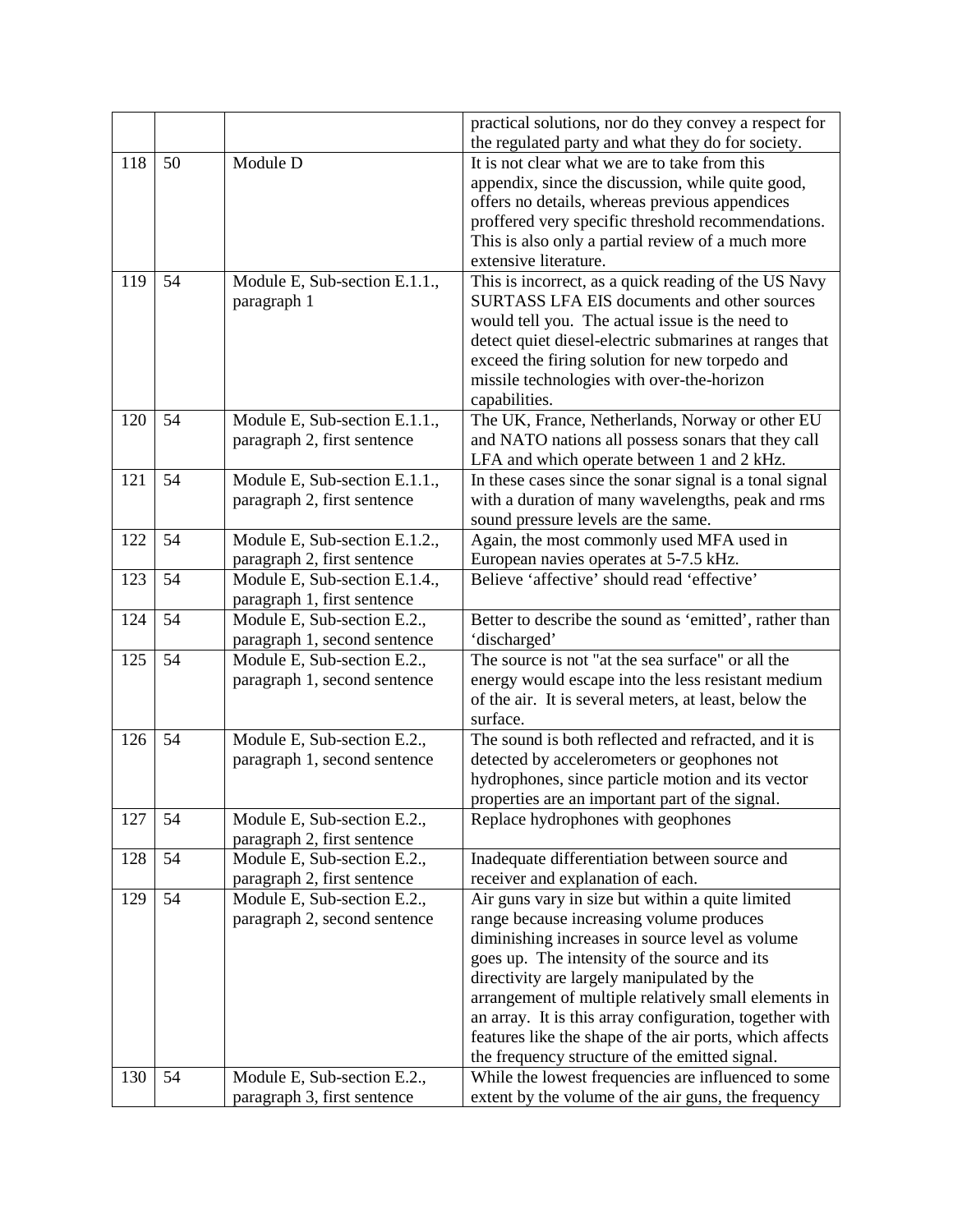|     |    |                                                                                                                                                 | structure of the seismic signal is more a product of                                                                                                                                                                                                                                                                                                                                                                                                                                                                                                                                                                                                                                                                                                                                                                                                                                                                                                                                                                                                                                                                                                                                                                                                                                                                                                                                                                   |
|-----|----|-------------------------------------------------------------------------------------------------------------------------------------------------|------------------------------------------------------------------------------------------------------------------------------------------------------------------------------------------------------------------------------------------------------------------------------------------------------------------------------------------------------------------------------------------------------------------------------------------------------------------------------------------------------------------------------------------------------------------------------------------------------------------------------------------------------------------------------------------------------------------------------------------------------------------------------------------------------------------------------------------------------------------------------------------------------------------------------------------------------------------------------------------------------------------------------------------------------------------------------------------------------------------------------------------------------------------------------------------------------------------------------------------------------------------------------------------------------------------------------------------------------------------------------------------------------------------------|
|     |    |                                                                                                                                                 | array geometry.                                                                                                                                                                                                                                                                                                                                                                                                                                                                                                                                                                                                                                                                                                                                                                                                                                                                                                                                                                                                                                                                                                                                                                                                                                                                                                                                                                                                        |
| 131 | 54 | Module E, Sub-section E.2.,<br>paragraph 3, first sentence                                                                                      | Statement of high frequency components up to 150<br>kHz is misleading and even incorrect. Yes a<br>broadband source produces sound at many<br>frequencies, but the amount of energy at source and<br>how it propagates differ dramatically. Over 90% of<br>the total pulse energy is confined to frequencies<br>below 300 Hz. Frequencies up to 5 kHz are present<br>but at levels 40-60 dB below the peak at about 100<br>Hz. Take any propagated value for the 100 Hz part<br>of the signal, say 120 dB at 20 km, and subtract 40-<br>60 dB. That is your received level at 1-5 kHz, very<br>near to or below ambient levels and therefore<br>inaudible and undetectable. At 150 kHz the source<br>level would be 100 or more dB below the nominal<br>source level and therefore inaudible at ranges<br>greater than a few hundred yards  even if it<br>propagated like other frequencies. But at<br>frequencies above 10 kHz the sound is increasingly<br>absorbed by dissolved salts in the seawater, and at<br>150 kHz I doubt if there is any energy to speak of<br>beyond the near-field of the array at ranges of 10 m<br>or less. The authors also fail to address the issue of<br>audibility. If sound were available at 150 kHz, only<br>one European species would be likely to hear it,<br>while all fish, seals, whales and most dolphins<br>would not hear it even if it were available to be<br>heard. |
| 132 | 55 | Module E, Sub-section E.2.,<br>paragraph 3, last sentence                                                                                       | Not correct. Needs input from expert in seismic<br>sources.                                                                                                                                                                                                                                                                                                                                                                                                                                                                                                                                                                                                                                                                                                                                                                                                                                                                                                                                                                                                                                                                                                                                                                                                                                                                                                                                                            |
| 133 | 55 | Module E, Sub-section E.2.,<br>paragraph 4, first sentence                                                                                      | This is a nominal value in the downward direction<br>only. The highest measurable value would be about<br>230-235 dB (in the downward direction) and<br>another 10-20 dB lower in lateral directions due to<br>interference between the array elements.                                                                                                                                                                                                                                                                                                                                                                                                                                                                                                                                                                                                                                                                                                                                                                                                                                                                                                                                                                                                                                                                                                                                                                |
| 134 | 55 | Module E, Sub-section E.2.,<br>paragraph 4, first sentence, use<br>of; 'surveys typically run<br>more or less continuously over<br>many weeks'. | They are not in the same place and range over<br>thousands of square km so that the ensonified area<br>at any one time is quite small and the history of<br>ensonification of a given site within that area<br>contains peaks and valleys and should not be<br>conveyed as if it were a continuous blanket of sound<br>over the entire area throughout the survey.                                                                                                                                                                                                                                                                                                                                                                                                                                                                                                                                                                                                                                                                                                                                                                                                                                                                                                                                                                                                                                                     |
| 135 | 55 | Module E, Sub-section E.3.4.,<br>paragraph 1, first sentence                                                                                    | Not entirely correct. They generally have lower<br>source levels than compressed air sources, but then<br>they are smaller. A big array of sparkers or<br>boomers could rival a compressed air (CA) array.<br>The cavitation bubble produced by sparkers or<br>boomers is smaller than the CA bubble, so tends to<br>skew toward higher frequencies, but considerable                                                                                                                                                                                                                                                                                                                                                                                                                                                                                                                                                                                                                                                                                                                                                                                                                                                                                                                                                                                                                                                  |